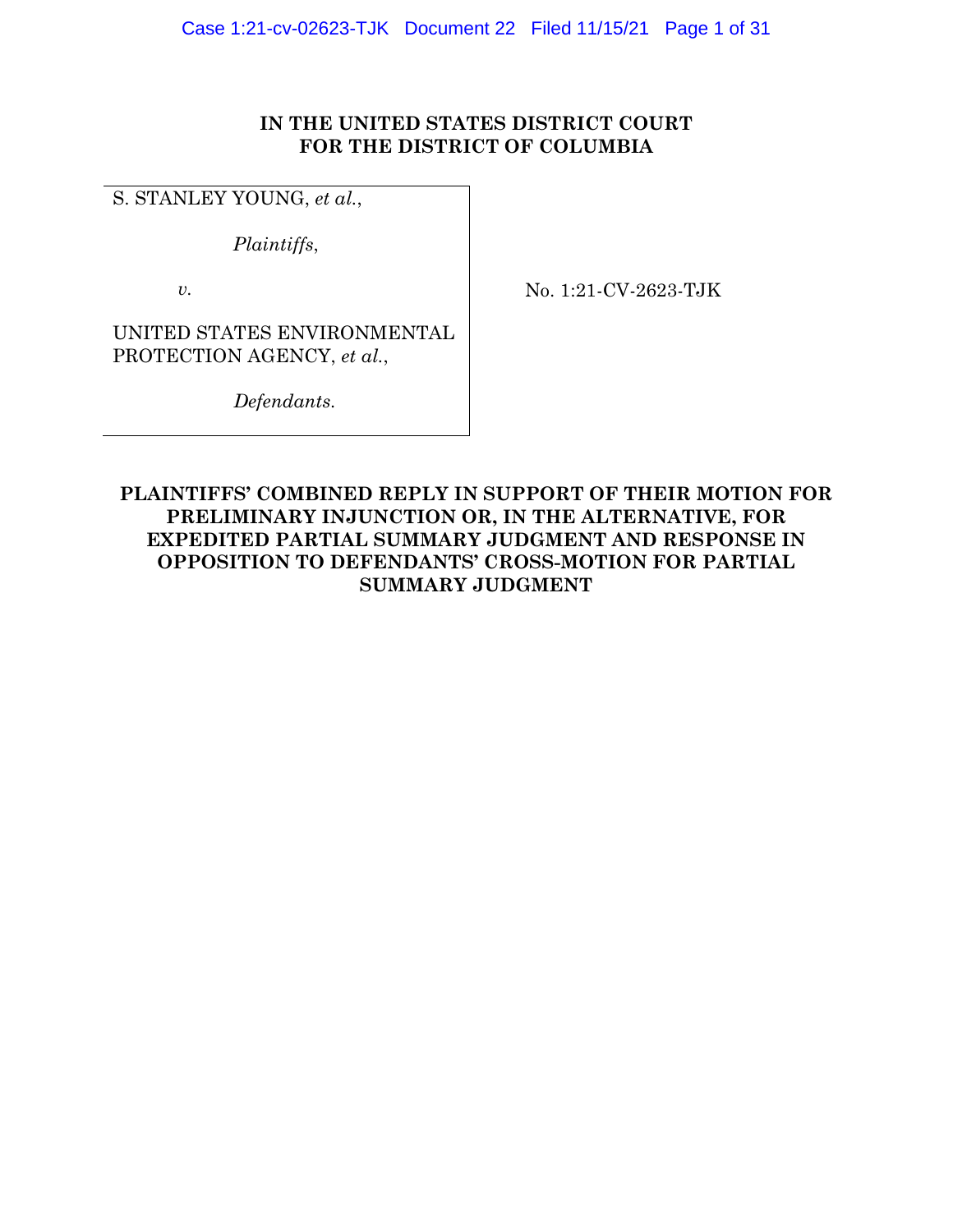# **TABLE OF CONTENTS**

# **Page**

| Ι.        |
|-----------|
| II.       |
| Α.        |
| 1.        |
| 2.        |
| 3.        |
| <b>B.</b> |
| 1.        |
| 2.        |
|           |
|           |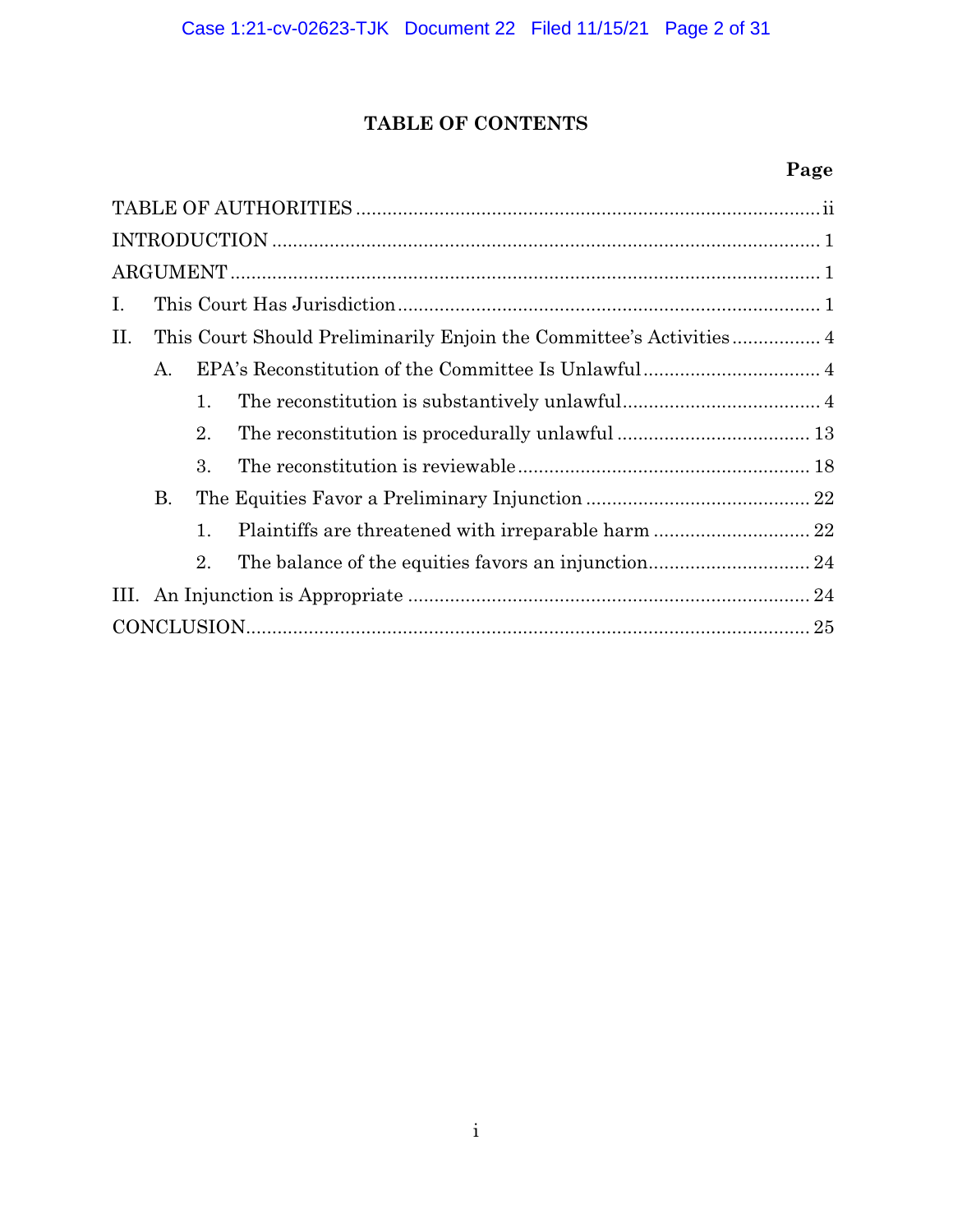# **TABLE OF AUTHORITIES**

**CASES**

# **Page(s)**

| Adarand Constructors, Inc. v. Pena,                  |
|------------------------------------------------------|
| Allied Loc. & Reg'l Mfrs. Caucus v. EPA,             |
| Ass'n of Am. Physicians & Surgeons, Inc. v. Clinton, |
| Barlow v. Collins,                                   |
| Cargill, Inc. v. United States,                      |
| Carson v. Am. Brands, Inc.,                          |
| Clark v. Martinez,                                   |
| Cody v. Cox,                                         |
| Dalton Trucking, Inc. v. EPA,                        |
| Del. Dep't of Nat. Res. & Env't Control v. EPA,      |
| Dep't of Com. v. New York,                           |
| DHS v. Regents of Univ. of Cal.,                     |
| Dickson v. Sec'y of Def.,                            |
| Epic Sys. Corp. v. Lewis,                            |
| FCC v. Fox Television Studios, Inc.,                 |
| Fla. Power & Light Co. v. Lorion,                    |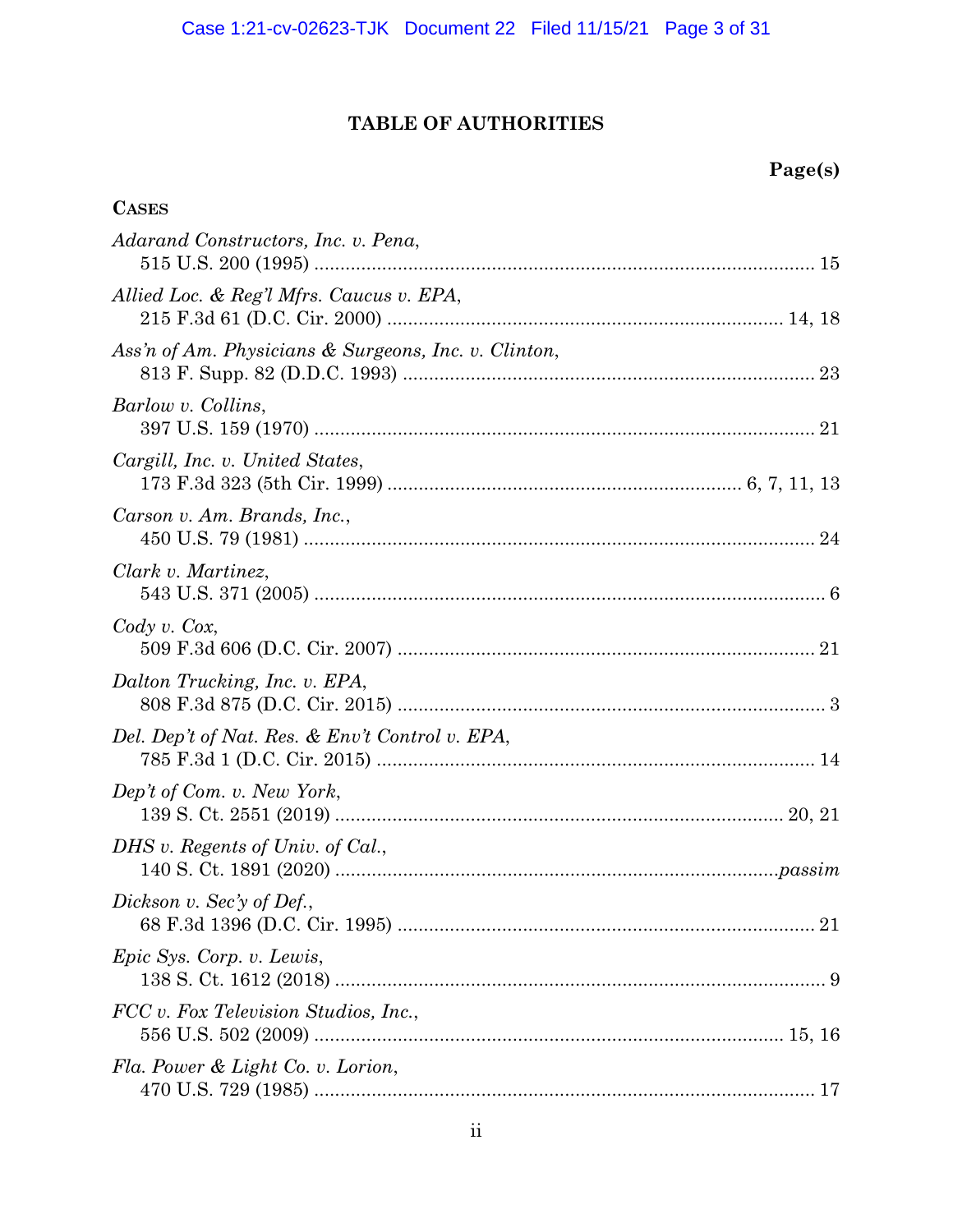# **TABLE OF AUTHORITIES**

(continued)

| Gordon v. Holder,                                                                            |
|----------------------------------------------------------------------------------------------|
| League of Women Voters of U.S. v. Newby,                                                     |
| Motor Vehicle Mfrs. Ass'n of U.S., Inc. v. State Farm Mut. Auto. Ins. Co.,                   |
| *NAACP Legal Def. & Educ. Fund, Inc. v. Barr,                                                |
| NAACP Legal Def. & Educ. Fund, Inc. v. Barr,                                                 |
| NAACP Legal Def. & Educ. Fund, Inc. v. Wilkinson,                                            |
| Nat'l Anti-Hunger Coal. v. Exec. Comm. of President's Priv.<br>Sector Surv. on Cost Control, |
| Nat'l Rev., Inc. v. Mann,                                                                    |
| New York v. EPA,                                                                             |
| NRDC, Inc. v. EPA,                                                                           |
| NRDC, Inc. v. Herrington,                                                                    |
| Nw. Ecosystem All. v. Off. of U.S. Trade Representative,                                     |
| Physicians for Soc. Resp. v. Wheeler,                                                        |
| *Physicians for Soc. Resp. v. Wheeler,                                                       |
| *Pub. Citizen v. Nat'l Advisory Comm. on<br>Microbiological Criteria for Foods,              |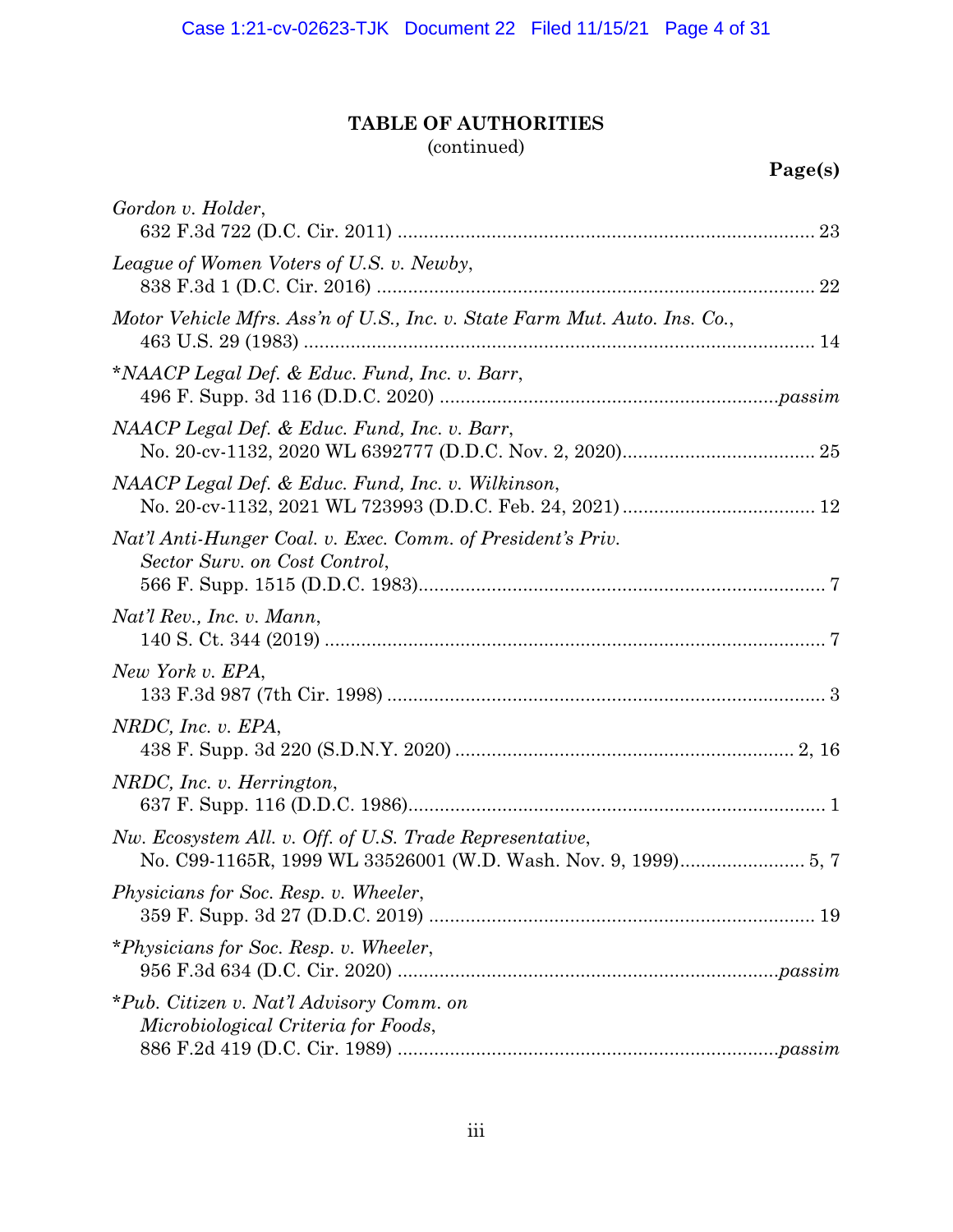# TABLE OF AUTHORITIES

# (continued)

| 'age(s) |  |
|---------|--|
|         |  |

| Radzanower v. Touche Ross & Co.,                                 |
|------------------------------------------------------------------|
| SEC v. <i>Chenery Corp.</i> ,                                    |
| *Union of Concerned Scientists v. Wheeler,                       |
| United States v. Duvall,                                         |
| Whitman v. Am. Trucking Ass'ns,                                  |
| <b>STATUTES</b>                                                  |
|                                                                  |
|                                                                  |
|                                                                  |
|                                                                  |
|                                                                  |
|                                                                  |
|                                                                  |
|                                                                  |
| <b>OTHER AUTHORITIES</b>                                         |
|                                                                  |
|                                                                  |
|                                                                  |
| GAO, Federal Advisory Committees: Additional Guidance Could Help |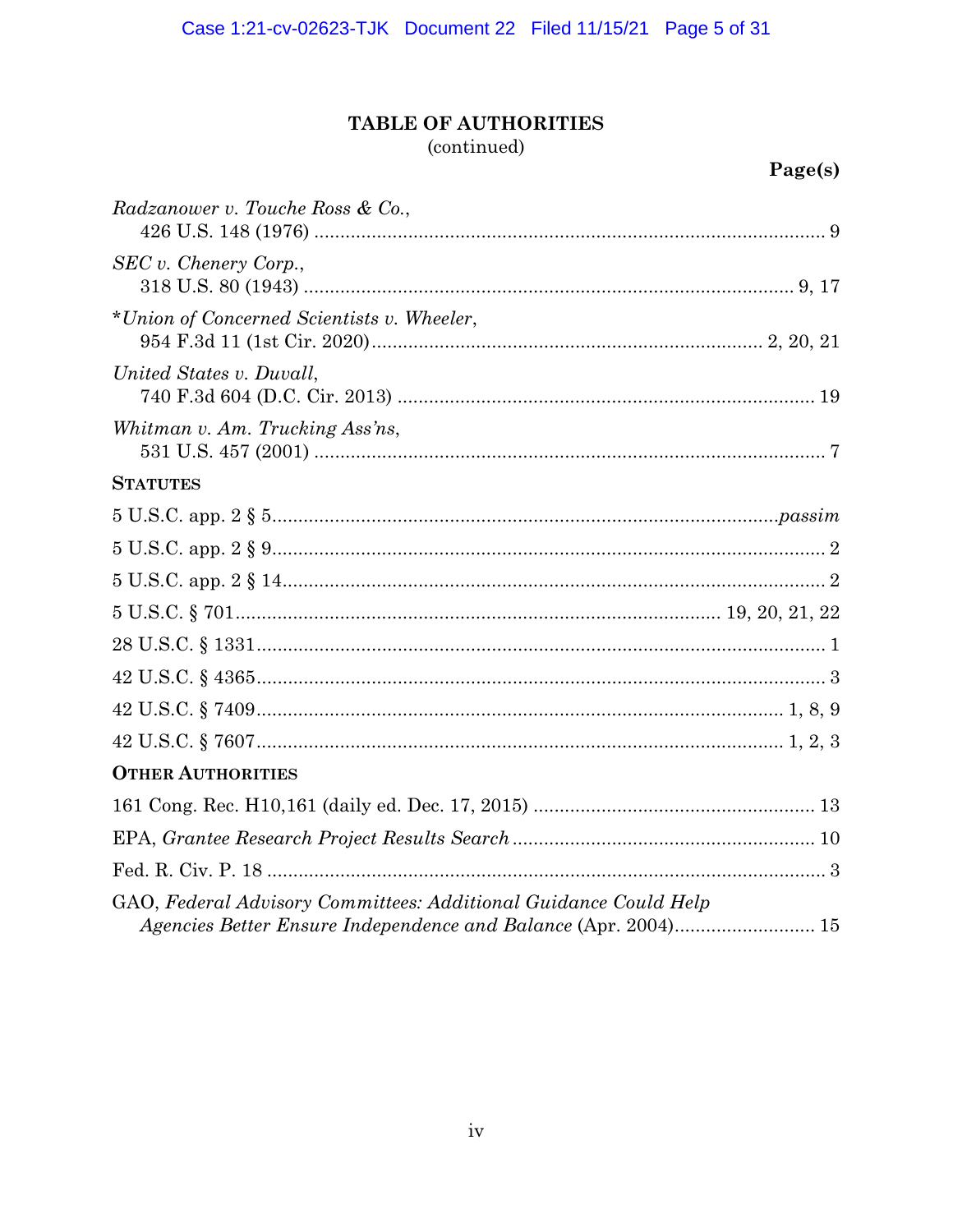# **INTRODUCTION**

 EPA offers little defense for purging the Clean Air Scientific Advisory Committee of dissenters and stacking it with Agency loyalists. Its thin opposition and flimsy record confirm that this reconstitution is substantively and procedurally unlawful. Its novel jurisdictional theory has no support and misreads the relevant statute. And its argument that FACA claims are not justiciable failed in the D.C. Circuit 30 years ago and in this Court last year. As Senior Judge Bates did recently in similar circumstances, this Court should enjoin the Committee's activities and bar EPA from receiving any advice from the Committee until it is lawfully reconstituted.

#### **ARGUMENT**

# **I. This Court Has Jurisdiction.**

It is indisputable that federal district courts have jurisdiction to consider FACA challenges under 28 U.S.C. § 1331. *E.g.*, *NRDC, Inc. v. Herrington*, 637 F. Supp. 116, 117 n.1 (D.D.C. 1986). EPA nevertheless contends (Opp. 12–13) that *this*  FACA challenge falls within the D.C. Circuit's exclusive jurisdiction to review a "nationally applicable … final action taken[] by the Administrator under [the Clean Air Act]." 42 U.S.C. § 7607(b)(1). But the Agency identifies not a single case in which a FACA challenge was directly routed to the D.C. Circuit under this provision, and its attempt to shoehorn this FACA challenge into  $\S$  7607(b)(1) fails for two reasons.

*First*, EPA's reconstitution of the Committee is not an action taken "under" the Clean Air Act. While the Act mandates the existence of the Committee and specifies some membership requirements, *see id.* § 7409(d)(2)(A), the Administrator's decision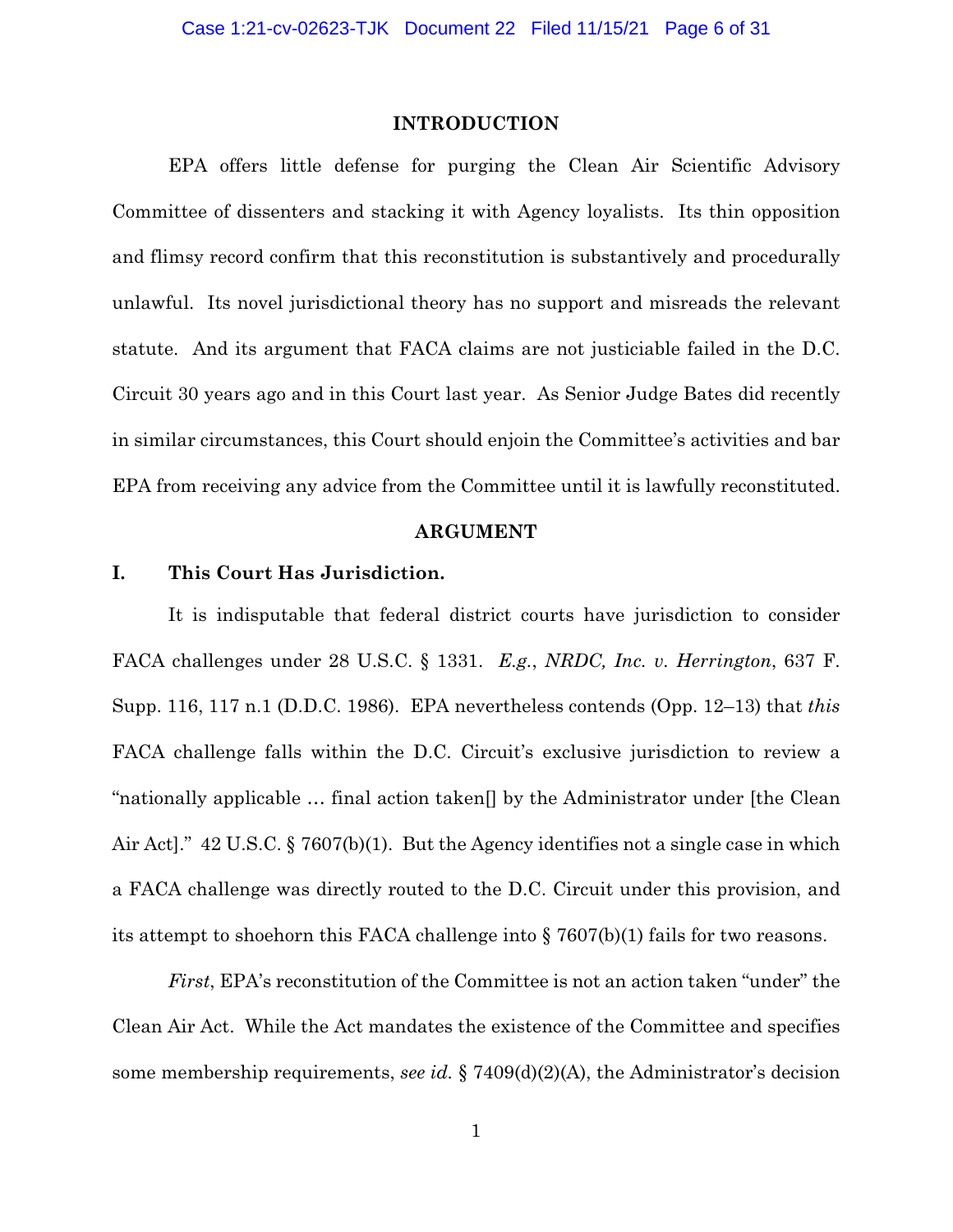#### Case 1:21-cv-02623-TJK Document 22 Filed 11/15/21 Page 7 of 31

to reconstitute the Committee fell under the purview of FACA, which governs the establishment, renewal, and continuation of advisory committees like the one here. *See* 5 U.S.C. app. 2 §§ 9, 14. That is why the Committee's current charter expressly "renews" the Committee "in accordance with the provisions of … FACA." A.R. 1. That is why Plaintiffs' claims arise "under" FACA and not the Clean Air Act. Am. Compl. ¶¶ 105–33. That is why the first page of EPA's opposition concedes that Plaintiffs "challenge the composition of the Committee *under* the Federal Advisory Committee Act." Opp. 1 (emphasis added). And that is why EPA's non-reviewability argument is premised on FACA (not the Clean Air Act) governing the Committee's activities and composition. Opp. 16–23. Because the actions reconstituting the Committee were not taken "under" the Clean Air Act, § 7607(b)(1) does not apply.

 Indeed, treating the reconstitution as an action taken "under" the Clean Air Act for purposes of  $\S$  7607(b)(1) would create numerous anomalies. To start, the Administrator's 2017 directive, like the reconstitution, affected the "selection of Committee members," Opp. 13, yet EPA never contended that this action was taken "under" the Clean Air Act. To the contrary, the recent slate of FACA challenges to that directive governing the Committee were all adjudicated first in district court, and EPA acquiesced in a district court's vacatur of that agency action. *See Physicians for Soc. Resp. v. Wheeler*, 956 F.3d 634, 641 (D.C. Cir. 2020); *Union of Concerned Scientists v. Wheeler*, 954 F.3d 11, 16 (1st Cir. 2020); *NRDC, Inc. v. EPA*, 438 F. Supp. 3d 220 (S.D.N.Y. 2020); A.R. 1416–19. The discrepancy is inexplicable.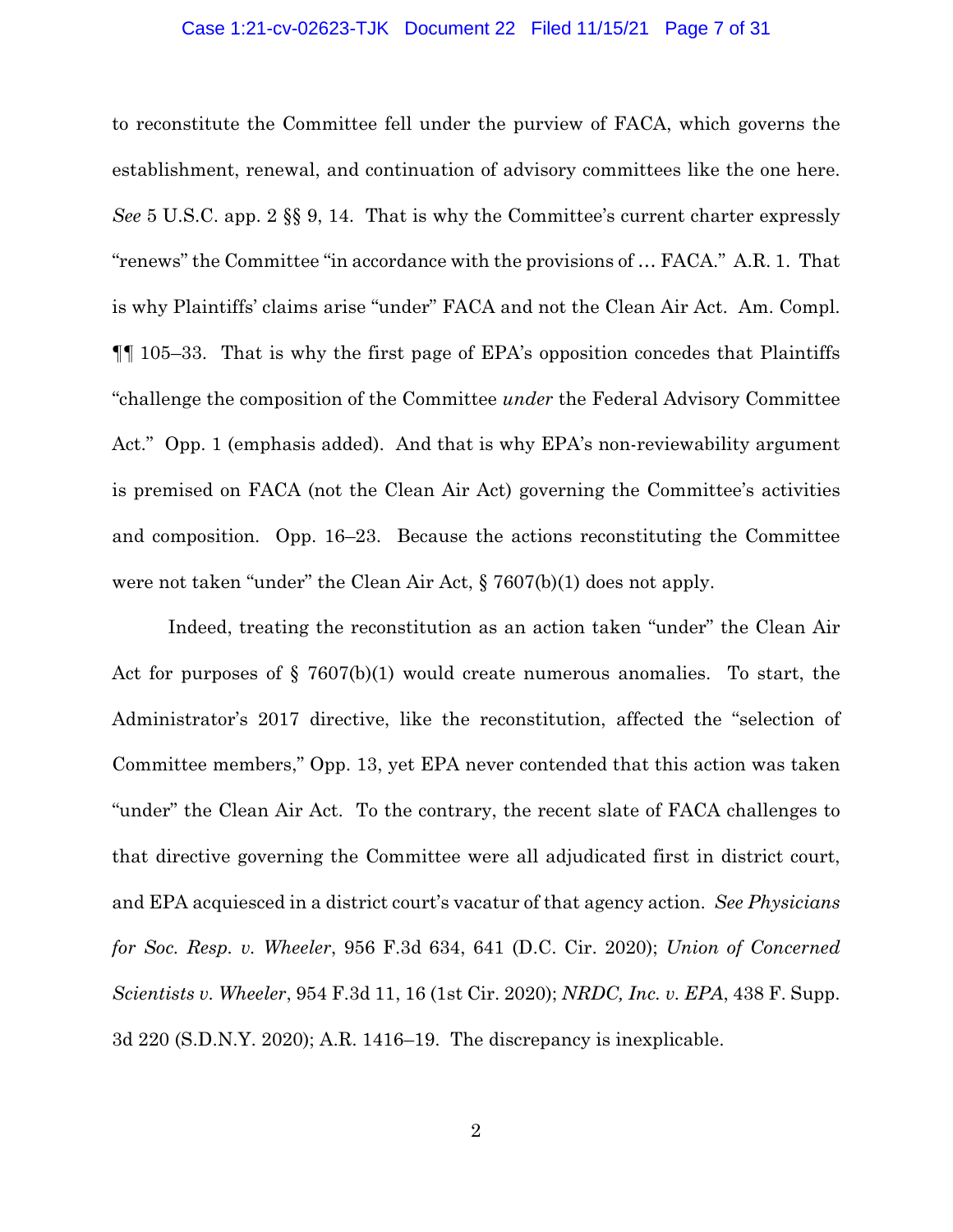# Case 1:21-cv-02623-TJK Document 22 Filed 11/15/21 Page 8 of 31

 On top of that, EPA's position would require Plaintiffs to split their claims, even though a party may join "as many claims as it has against an opposing party" in a single complaint. Fed. R. Civ. P. 18(a). Because the provision mandating the existence of the Scientific Advisory Board falls outside the Clean Air Act, *see* 42 U.S.C. § 4365(a), EPA's theory would have Plaintiffs simultaneously pursue their challenge to the Board's reconstitution in this Court and their challenge to the Committee's reconstitution in the D.C. Circuit—even though the steps in each reconstitution occurred around the same time and violated the same laws (FACA and the APA).

 Further, Congress presumed that any action taken "under" the Clean Air Act for purposes of § 7607(b)(1) would be published "in the Federal Register." *Id.* § 7607(b)(1). Yet EPA never published the Administrator's decision to terminate the existing Committee or his decision to appoint new members in the Federal Register. That failure shows that EPA never thought the Committee's reconstitution was governed by § 7607(b)(1) until it needed to come up with a defense for this suit.

*Second*, even if the reconstitution somehow qualified as an action "under" the Clean Air Act, it would not be a "nationally applicable" one. *Id.* "To determine whether a final action is nationally applicable" under  $\S$  7607(b)(1), courts may consider "only" the "face" of EPA's action and not "its practical effects." *Dalton Trucking, Inc. v. EPA*, 808 F.3d 875, 881 (D.C. Cir. 2015); *see New York v. EPA*, 133 F.3d 987, 990 (7th Cir. 1998) (explaining that the test cannot turn "on where the effects of the action are felt" because "any major action by the EPA under the Clean Air Act" will likely "be felt" widely). EPA's claim (Opp. 13) that the reconstitution is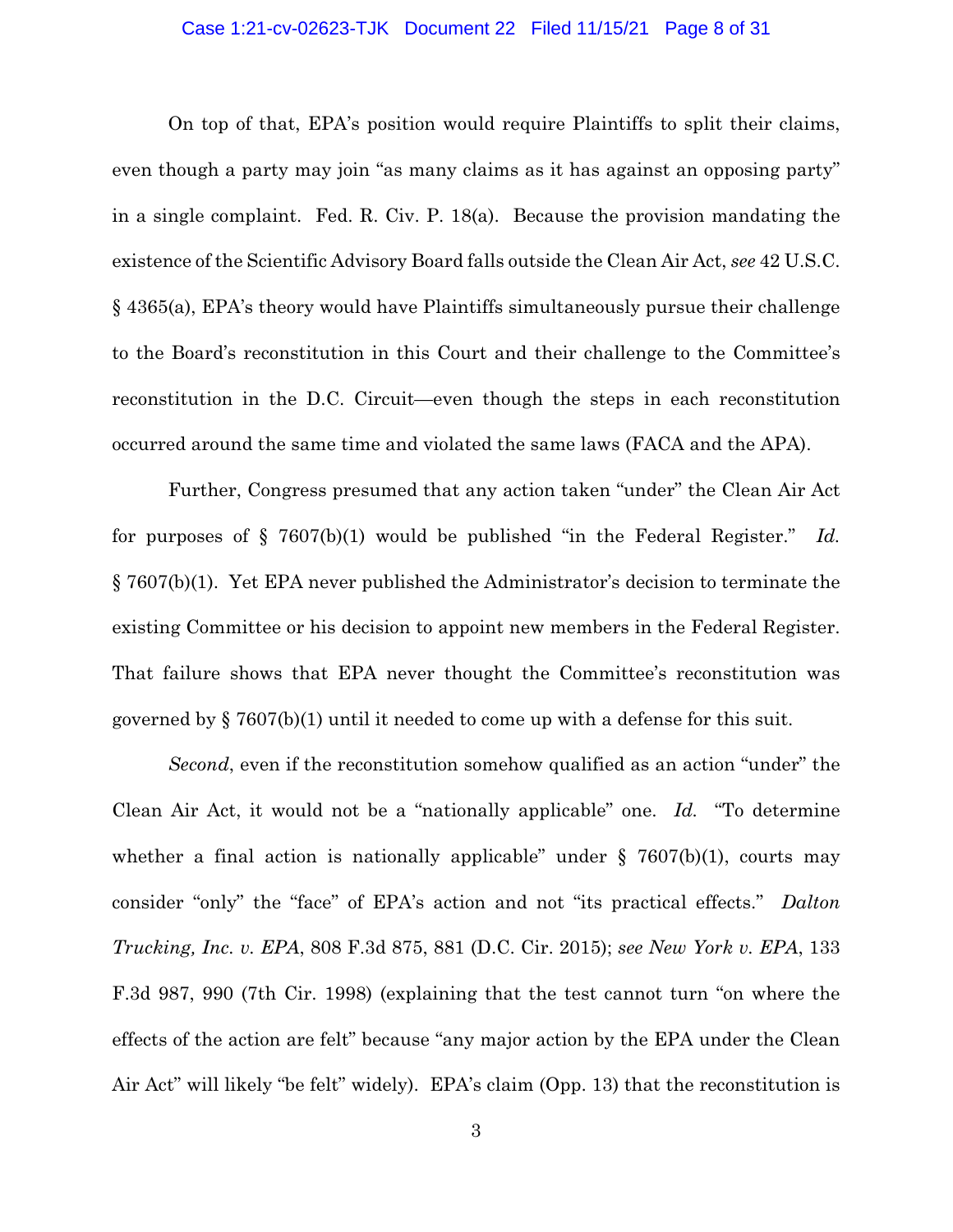# Case 1:21-cv-02623-TJK Document 22 Filed 11/15/21 Page 9 of 31

"nationally applicable" merely because the Committee's advice pertains to the Agency's "national air-quality standards" is therefore dead on arrival. That theory improperly shifts the focus from the agency action challenged in this case to the practical effect of the Committee's *future* activity. Viewed properly, the reconstitution applies, on its face, to only the 7 Committee members who were abruptly fired and the 115 individuals nominated to take their place (a group that includes some of the terminated members). *See* A.R. 9–39, 329–33, 1420–23. That narrow scope of agency action cannot be characterized as "nationally applicable."

# **II. This Court Should Preliminarily Enjoin the Committee's Activities.**

# **A. EPA's Reconstitution of the Committee Is Unlawful.**

# *1. The reconstitution is substantively unlawful.*

**a.** EPA's opposition fails to explain how the reconstituted Committee could remotely be described as "fairly balanced in terms of the points of view represented." 5 U.S.C. app. 2 § 5(b)(2). The Agency does not dispute that it purged the Committee of industry-affiliated members and stacked it with EPA-funded academics. Nor does it deny that in doing so, it has ensured that only one point of view on a critical issue before the Committee—whether the current air-quality standards leads to premature death—will be represented. PI Mem. 20. Instead, EPA insists that the Committee is nevertheless "fairly balanced" for three reasons, none of which is persuasive.

**i.** EPA's lead move is to suggest that the phrase "fairly balanced in terms" of the points of view represented,"  $5 \text{ U.S.C. }$  app.  $2 \text{ § } 5(b)(2)$ , takes on a different meaning when it comes to "scientific and technical questions," Opp. 29. That is its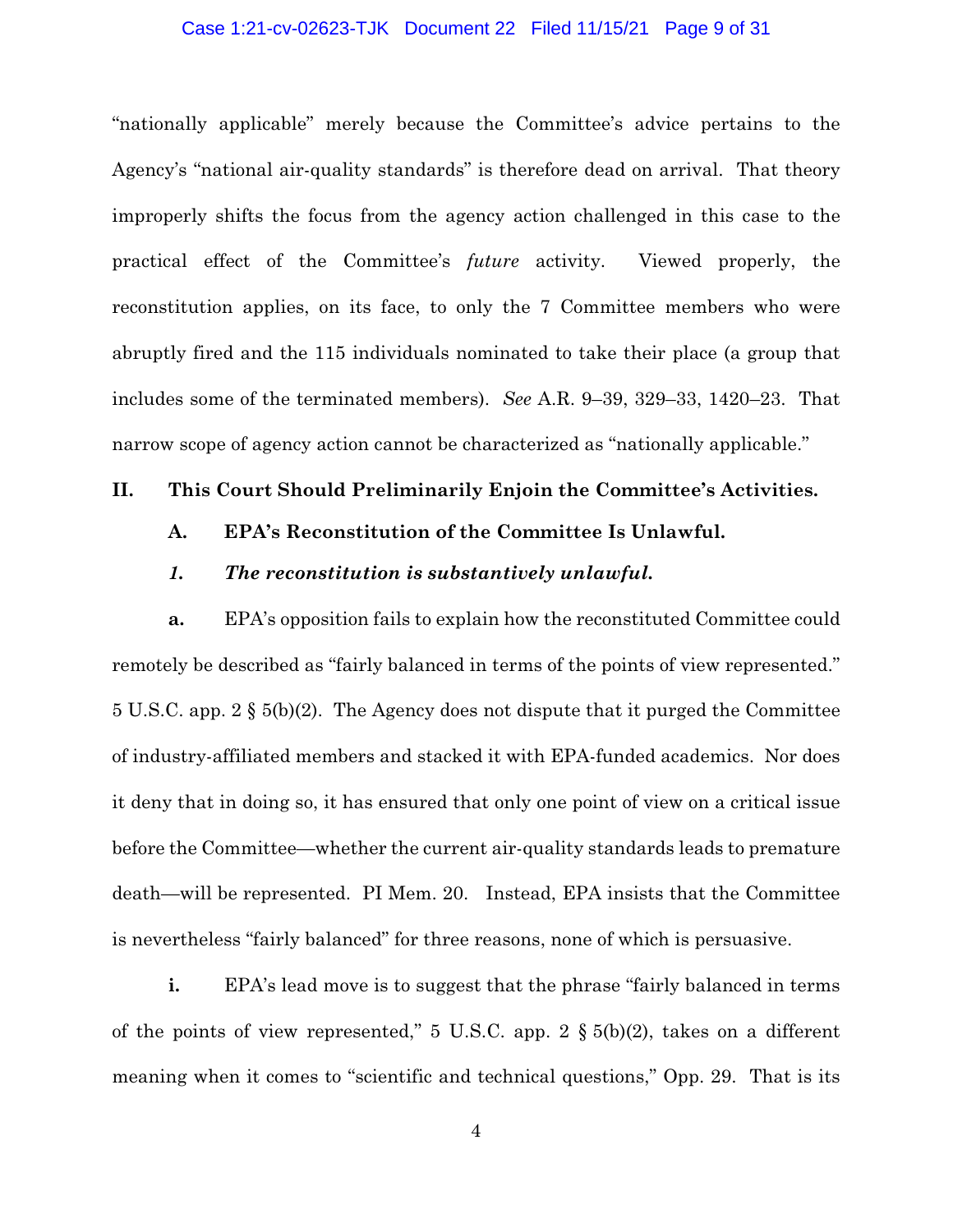# Case 1:21-cv-02623-TJK Document 22 Filed 11/15/21 Page 10 of 31

only meaningful response to the recent decision from Senior Judge Bates holding that the Justice Department violated the fair-balance requirement by staffing a commission on law enforcement solely with law-enforcement officials. *NAACP Legal Def. & Educ. Fund, Inc. v. Barr*, 496 F. Supp. 3d 116, 144 (D.D.C. 2020); *see* Opp. 29 (noting that committee "was not concerned with scientific and technical questions").1

Indeed, EPA evidently defines "points of view" here to mean "scientific disciplines." Brennan Decl. ¶ 11 (asserting that the Committee is "balanced in terms of the points of view (i.e., scientific disciplines) represented"). In other words, the Agency believes that if it packed the Committee almost exclusively with in-house scientists from oil companies who had announced the current air-quality standards need to be kept the same (or even loosened), the Committee would nonetheless be fairly balanced so long as those experts represented "a cross-section of scientific disciplines." Opp. 28. But an interdisciplinary echo chamber is still an echo chamber, which is presumably why not even EPA maintains that a commission on law enforcement staffed entirely with law-enforcement officials would be "fairly balanced" solely because it drew on the wisdom of both police officers and prosecutors. *See NAACP*, 496 F. Supp. 3d at 124 (noting that the committee had both). The Agency is thus claiming that FACA's meaning changes when it comes to "scientific and

<sup>&</sup>lt;u>.</u> 1 The government also notes that it "did not contend that the committee" in *NAACP* "was 'fairly balanced,' " Opp. 29, but the meaning of FACA cannot turn on the Executive Branch's litigating position. And the government is simply wrong in insisting that "Plaintiffs cite no case holding that an advisory committee was not 'fairly balanced' where the government disputed that assertion." *Id.*; *see Nw. Ecosystem All. v. Off. of U.S. Trade Representative*, No. C99-1165R, 1999 WL 33526001, at \*4–7 (W.D. Wash. Nov. 9, 1999) (Rothstein, J.), *cited in* PI Mem. 21.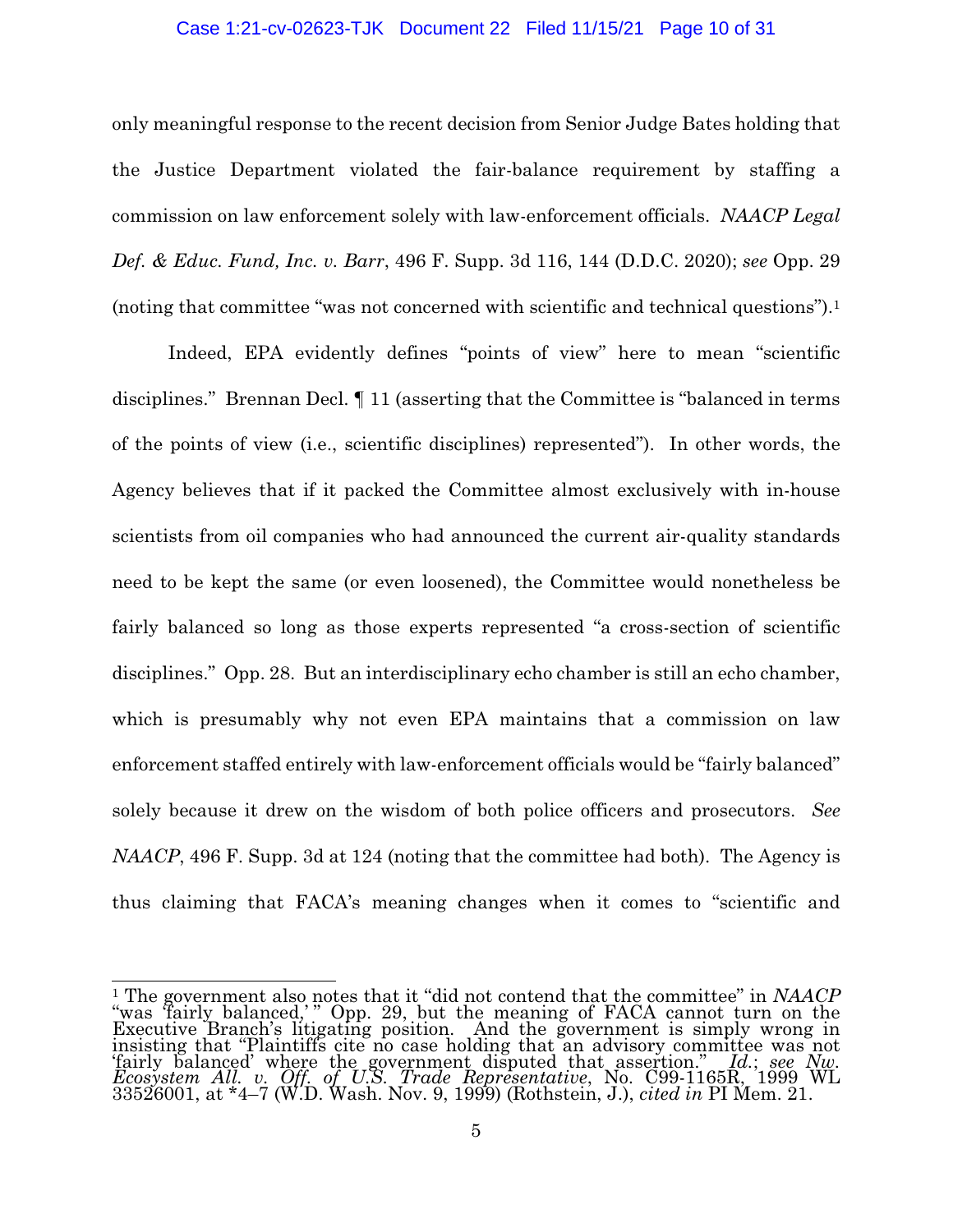# Case 1:21-cv-02623-TJK Document 22 Filed 11/15/21 Page 11 of 31

technical questions." Opp. 29. But that would give the "same words" in FACA "a different meaning" depending on the "category" of committee and thus "invent a statute rather than interpret one." *Clark v. Martinez*, 543 U.S. 371, 378 (2005).

EPA's only support for this untenable view is *Cargill, Inc. v. United States*, 173 F.3d 323 (5th Cir. 1999), and Judge Friedman's concurring opinion in *Public Citizen v. National Advisory Committee on Microbiological Criteria for Foods*, 886 F.2d 419 (D.C. Cir. 1989) (*Microbiological*). *See* Opp. 25–28. Neither helps EPA here. In *Cargill*, the Fifth Circuit held that because a committee tasked with "peer-reviewing" … a plan for how to conduct a scientific study" on mining safety had a "politically neutral and technocratic" mandate, FACA did not require "representatives from the management of the subject mines to serve." 173 F.3d at 337. In *Microbiological*, Judge Friedman similarly opined that a committee with the "primarily technical and scientific" task of making recommendations "on the development of microbiological criteria" for food safety could be "'fairly balanced'" even if it had no "consumer advocates." 886 F.2d at 420, 423 (concurring in the judgment).

Here, by contrast, it defies reality to describe the Committee as having a "politically neutral and technocratic" mandate. *Cargill*, 173 F.3d at 337. Were that true, Administrator Regan would not have fired its entire membership less than a month after being sworn in. Rather, the Committee's core function—providing statutorily-mandated advice that EPA must address to revisit its national air-quality standards, carefully distinguishing between matters of science and matters of policy—concerns the subject of a day-one executive order, threatens to impose billions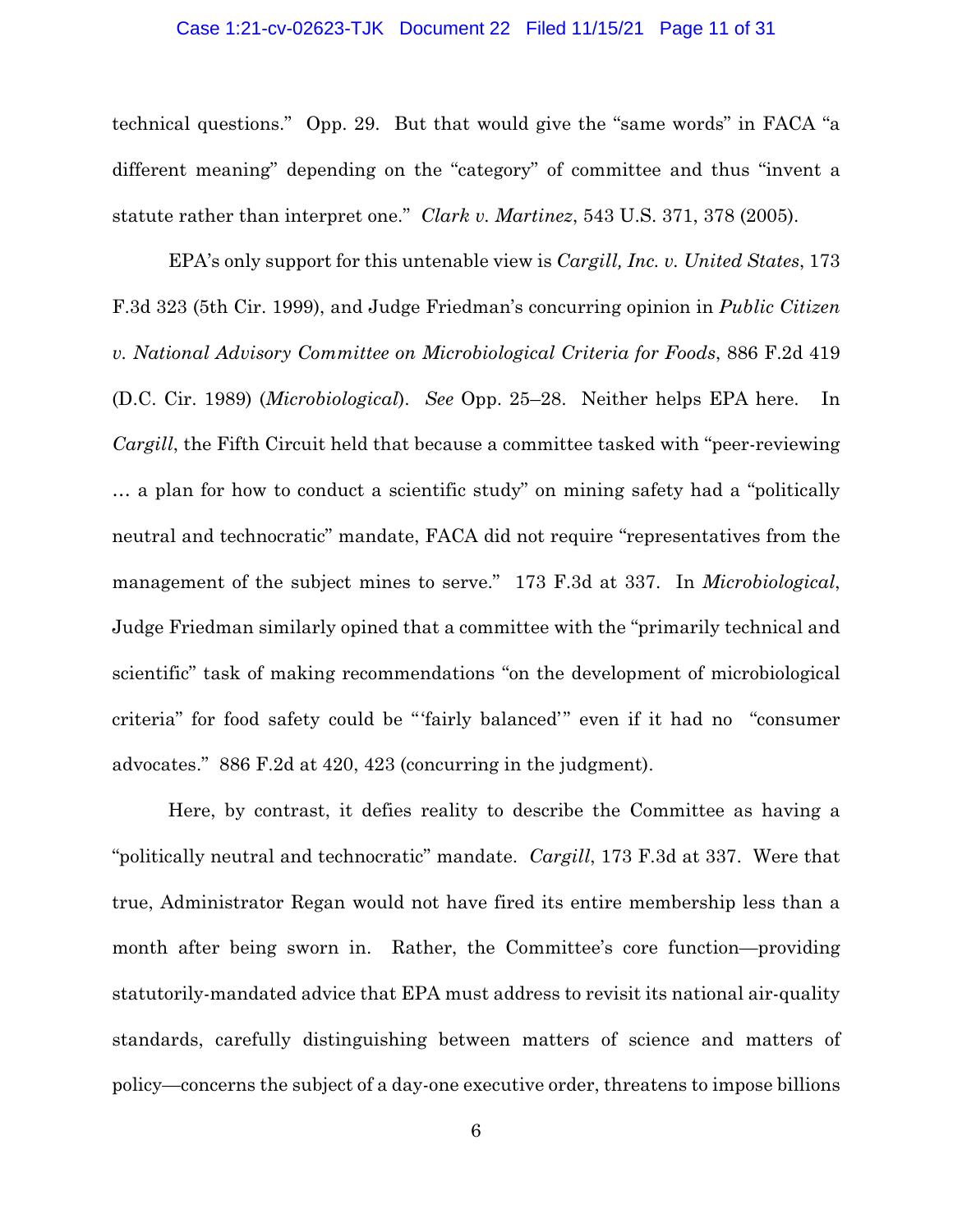# Case 1:21-cv-02623-TJK Document 22 Filed 11/15/21 Page 12 of 31

of dollars of costs on regulated industries, and implicates the government's response to climate change, "one of the most hotly debated issues of the day." *Nat'l Rev., Inc. v. Mann*, 140 S. Ct. 344, 347 (2019) (Alito, J., dissenting from denial of certiorari); *see*  PI Mem. 10, 19; *Whitman v. Am. Trucking Ass'ns*, 531 U.S. 457 (2001) (reviewing EPA's 1997 revision of the air-quality standard for particulate matter and ozone). Rather, this case is similar to *Northwest Ecosystem Alliance v. Office of the U.S. Trade Representative*, No. C99-1165R, 1999 WL 33526001 (W.D. Wash. Nov. 9, 1999), where Judge Rothstein concluded that two forest-products advisory committees comprised entirely of industry representatives were not balanced because they "routinely advise the government on trade issues that affect the environment nationally and internationally" and thus "cannot be characterized as 'politically neutral and technocratic.' " *Id.* at \*5, \*7; *see Nat'l Anti-Hunger Coal. v. Exec. Comm. of President's Priv. Sector Surv. on Cost Control*, 566 F. Supp. 1515, 1517 (D.D.C. 1983) (Gesell, J.) (concluding that committee comprised almost entirely of business executives was not "balanced" when its recommendations bore on matters "of general national import").

In addition, the challengers in *Cargill* and *Microbiological* had "pointed to no evidence indicating that [the committee's] membership is somehow biased toward one particular point of view." *Cargill*, 173 F.3d at 338; *see Microbiological*, 886 F.2d at 421 (Friedman, J., concurring in the judgment) (noting that the challengers "had offered no evidence … 'that consumer viewpoints are not adequately represented'") (brackets omitted). But Plaintiffs have done so here. As EPA does not dispute, the Committee lacks a single industry-affiliated member—even though its charter and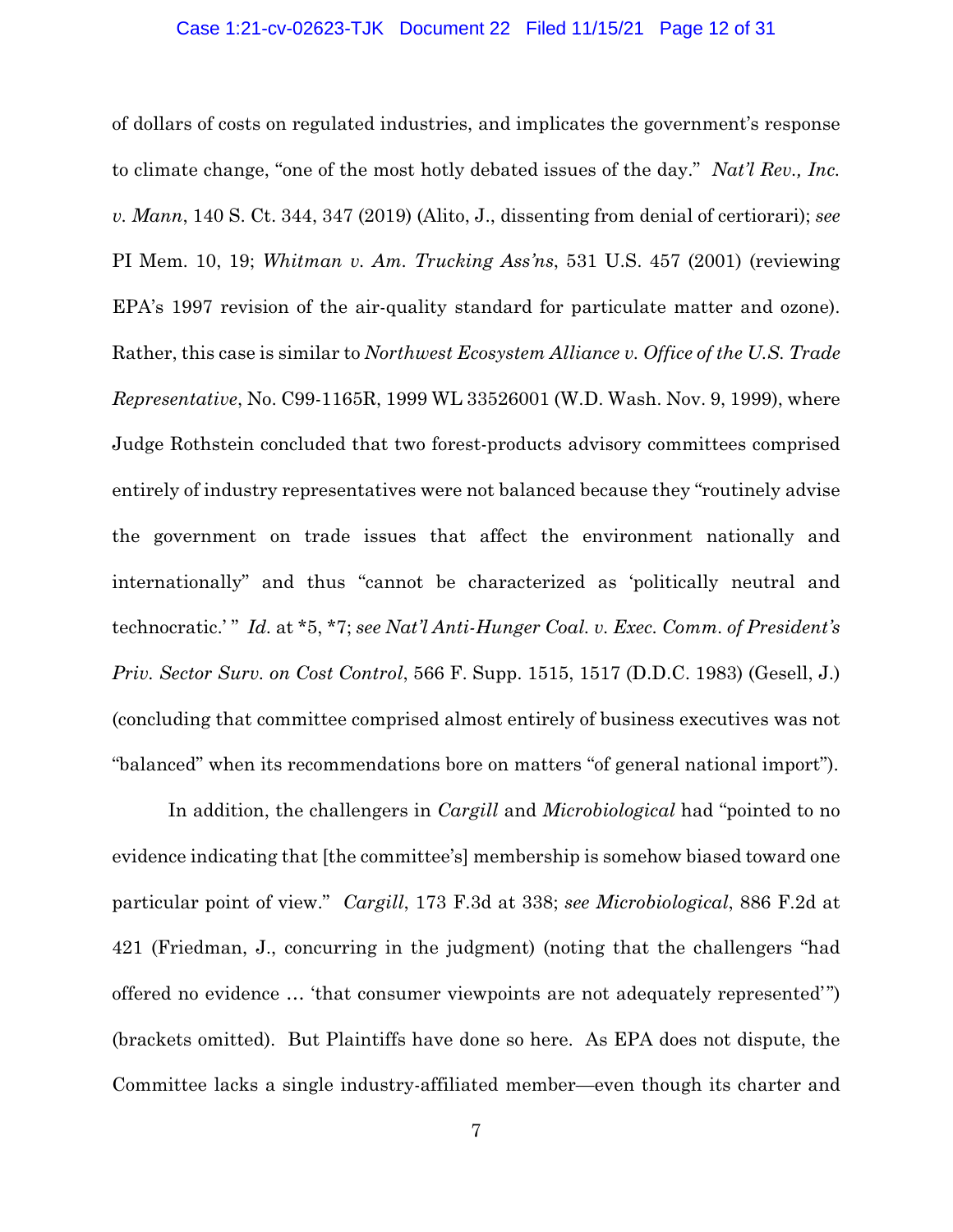### Case 1:21-cv-02623-TJK Document 22 Filed 11/15/21 Page 13 of 31

the Clean Air Act require it to advise the Agency on the "economic … effects" of airquality standards, A.R. 1; 42 U.S.C.  $\S$  7409(d)(2)(C)—or a single scientist who disagrees with the Chair's position that the current air-quality standards are responsible for thousands of premature deaths each year. *See* PI Mem. 20. Contrary to the government's straw-man assertions, Plaintiffs do not "cynically assume[]" that industry-affiliated scientists will automatically advise what is best "for 'industry.' " Opp. 28. Rather, they *know* that "scientists with industry experience" have "different … points of view" from their academic counterparts and that a supermajority of the Committee (at least) is "fully convinced that current air quality is bad" under EPA's existing standards. Young Decl. ¶¶ 18, 20; *see* Cox Decl. ¶¶ 4–9. Short of discovery into deliberative materials, it is hard to imagine more compelling evidence of a lack of fair balance "in terms of the points of view represented." 5 U.S.C. app.  $2 \S 5(b)(2)$ .

**ii.** Grasping for a defense, EPA accuses Plaintiffs of seeking to "rewrite" the Clean Air Act by adding a requirement for industry representation. Opp. 26. According to the Agency, FACA does not "impose[] an independent" fair-balance requirement on the theory that the Act already mandates that the Committee include "at least one member of the National Academy of Sciences, one physician, and one person representing State air pollution control agencies," *id.*; 42 U.S.C. § 7409(d)(2), and that is "the only" requirement necessary to meet here "to achieve a 'fairly balanced' committee" here, Opp. 26. But EPA evidently thought otherwise before filing its brief: the administrative record both shows that the Agency thought it was bound by FACA's fair-balance requirement and contains no indication that the Clean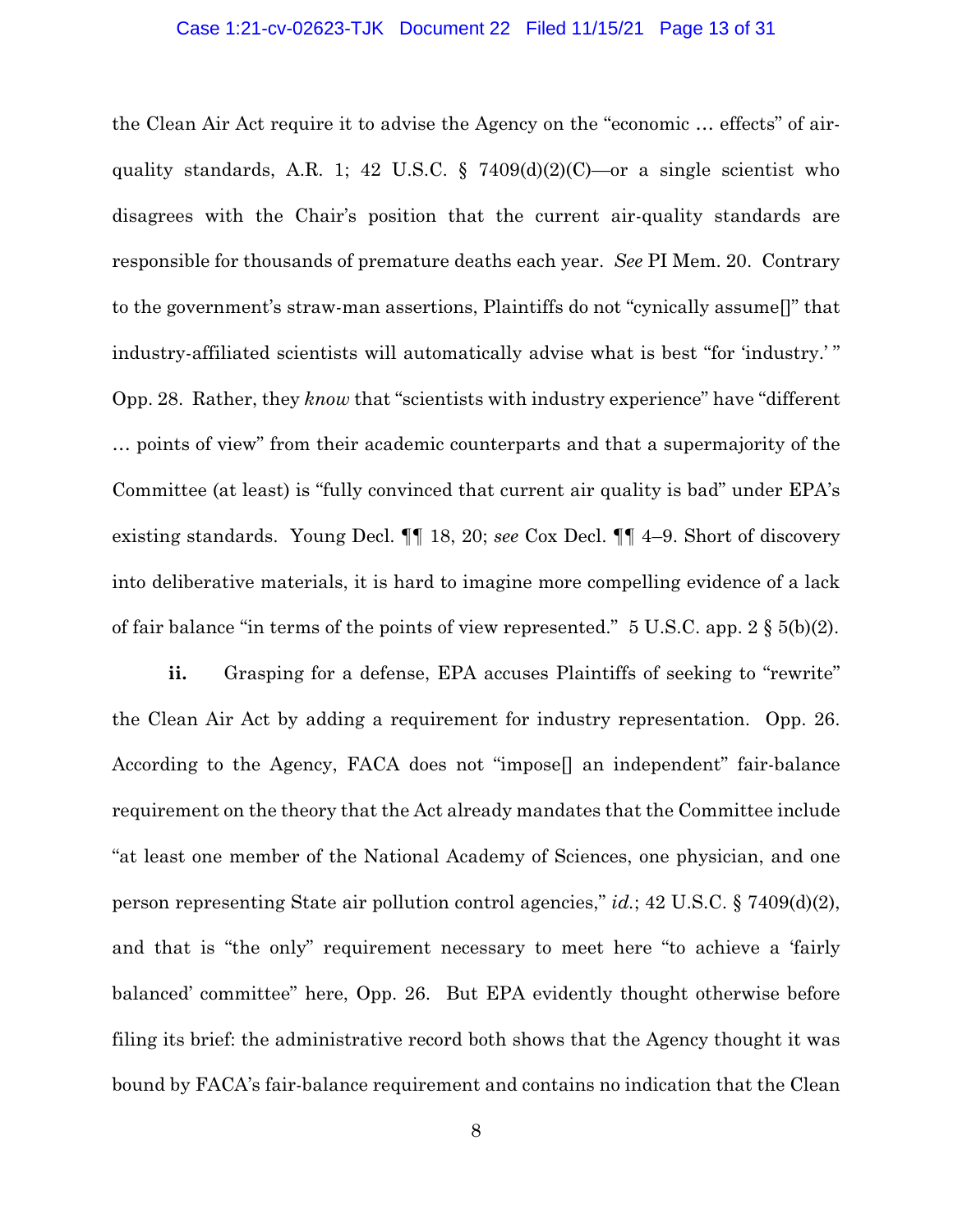# Case 1:21-cv-02623-TJK Document 22 Filed 11/15/21 Page 14 of 31

Air Act suggested otherwise. *See* A.R. 4–6, 1491–92; *cf.* Brennan Decl. ¶ 11. But "[a]n agency must defend its actions based on the reasons it gave when it acted," not force "litigants and courts to chase a moving target." *DHS v. Regents of Univ. of Cal.*, 140 S. Ct. 1891, 1909 (2020); *see SEC v. Chenery Corp.*, 318 U.S. 80, 87 (1943).

Even if there were not a *Chenery* problem here, this novel theory would not help the Agency. By definition, this argument is relevant only if the reconstitution would otherwise violate FACA's fair-balance requirement; if the Committee is already "fairly balanced" under FACA, there is no need to bring the Clean Air Act into the mix. EPA is thus arguing that by specifying some membership requirements in the Clean Air Act, Congress implicitly displaced FACA. But that theory cannot overcome "the strong presumption that repeals by implication are disfavored and that Congress will specifically address preexisting law when it wishes to suspend its normal operations in a later statute," as nothing in the Clean Air Act qualifies as the necessary "clear and manifest" indication that Congress wanted to displace FACA here. *Epic Sys. Corp. v. Lewis*, 138 S. Ct. 1612, 1624 (2018) (cleaned up). Section 7409(d)(2)'s membership requirements can "mutually coexist" with FACA's fairbalance requirement, *Radzanower v. Touche Ross & Co.*, 426 U.S. 148, 155 (1976); indeed, the two statutes did so before the Committee's reconstitution. And Congress's 1977 decision *not to copy* membership requirements governing a *different* (and *obsolete*) panel when it enacted § 7409(d)(2) is even less relevant, *see* Opp. 26, as FACA can plainly coexist with a statutory provision that no longer exists.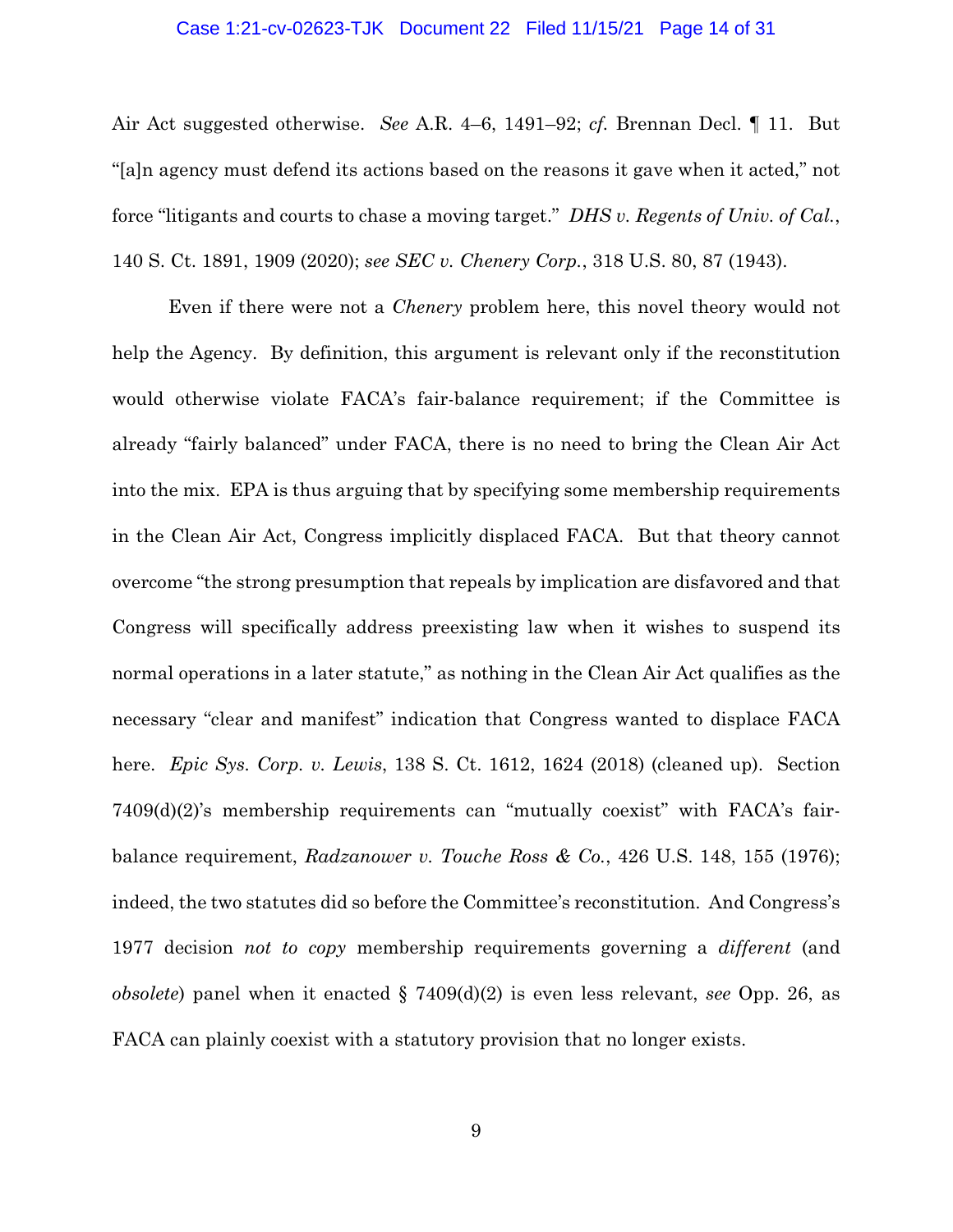# Case 1:21-cv-02623-TJK Document 22 Filed 11/15/21 Page 15 of 31

**iii.** EPA also complains that enforcing FACA would create an "unworkable" framework with no "limiting principle." Opp. 29. But it is hardly unworkable to ensure at least *some* industry representation, and corresponding intellectual diversity and healthy skepticism, on the Committee; indeed, over 40% of the members of another one of EPA's committees "are affiliated with industry." Opp. 6. More fundamentally, this argument is just a variation on the mistaken claim that the fairbalance requirement is judicially unenforceable. *See infra* Pt. II.A.3. In any event, there is no need for this Court to hold that FACA requires the Committee to draw from the ranks of "environmental justice groups" to condemn the violation here. Opp. 29. Rather, it can simply confirm that an agency's "'deliberate and explicit effort to avoid the representation of any competing viewpoints on the subject matter of an advisory committee'" goes too far. *NAACP*, 496 F. Supp. 3d at 134.

**b.** EPA fares no better in contending that the reconstituted Committee "will not be inappropriately influenced by the appointing authority or by any special interest." 5 U.S.C. app. 2 § 5(b)(3). It acknowledges "that five of the seven members of the Committee are principal investigators on EPA grants, three of which involve grants of over a million dollars." Opp. 32. And the administrative record further reveals that the "seven specific alternates" considered by the Agency, Opp. 39, were a similarly beholden bunch: Five of them were principal investigators on EPA grants as well, all of which involved sums in the seven figures. *See* A.R. 1435–36; EPA, *Grantee Research Project Results Search*, https://bit.ly/3DjZ7d8 (last visited Nov. 15,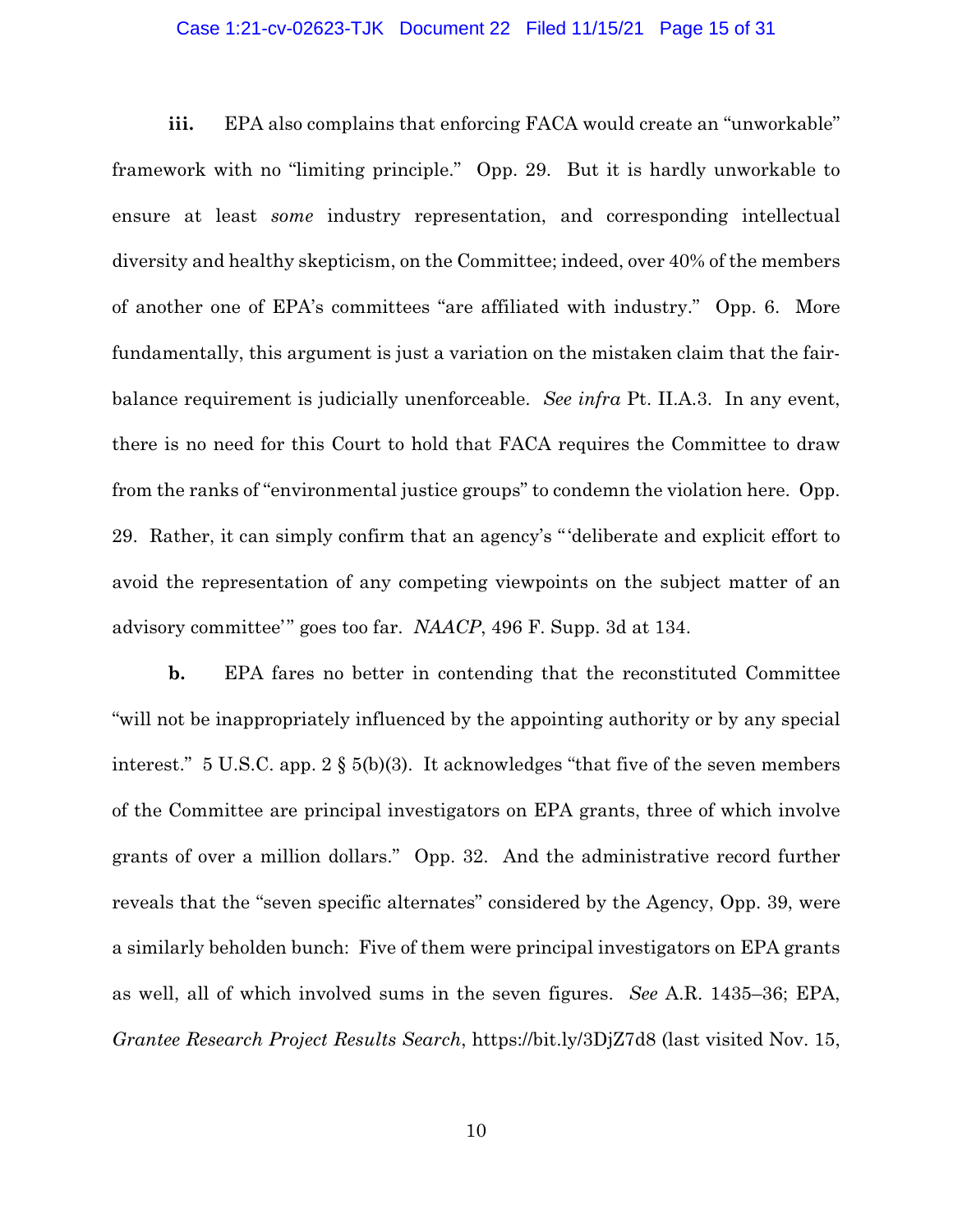### Case 1:21-cv-02623-TJK Document 22 Filed 11/15/21 Page 16 of 31

2021). The Agency nevertheless offers three reasons for why this state of affairs satisfies FACA's inappropriate-influence provision. None holds water.

**i.** EPA's first contends that the inappropriate-influence provision requires only "that an advisory committee's founding documents contain 'provisions' to assure that the committee will not be inappropriately influenced," and thus does not permit challenges to "a committee's substantive composition." Opp. 30 (citation omitted); *see*  Opp. 18. But as the Agency is forced to concede (Opp. 34–35), both the Fifth Circuit in *Cargill* and Judge Friedman in *Microbiological* considered whether a committee was "properly constituted to avoid inappropriate influence." *Cargill*, 173 F.3d at 338; *see Microbiological*, 886 F.2d at 425–26 (concurring in the judgment). And for good reason. Anything less would invite evasion of FACA's requirement once the agency had added some baseline protections in its charter.

In fact, EPA's theory proves too much. According to the Agency, FACA's mandate that an agency comply with the inappropriate-influence provision "in creating an advisory committee," 5 U.S.C. app. 2 § 5(c), limits judicial review to a "'committee's founding documents,'" Opp. 30; *see* Opp. 18. The Committee's charter, however, appears to "contain[] *no* provisions that even purportedly would prevent inappropriate influence." Opp. 32 (cleaned up); *see* A.R. 1–3. EPA therefore faces a dilemma: Either review here is confined to the charter (and the Agency has violated FACA from the get-go), or courts can look beyond that document (and the Committee's membership is open for consideration).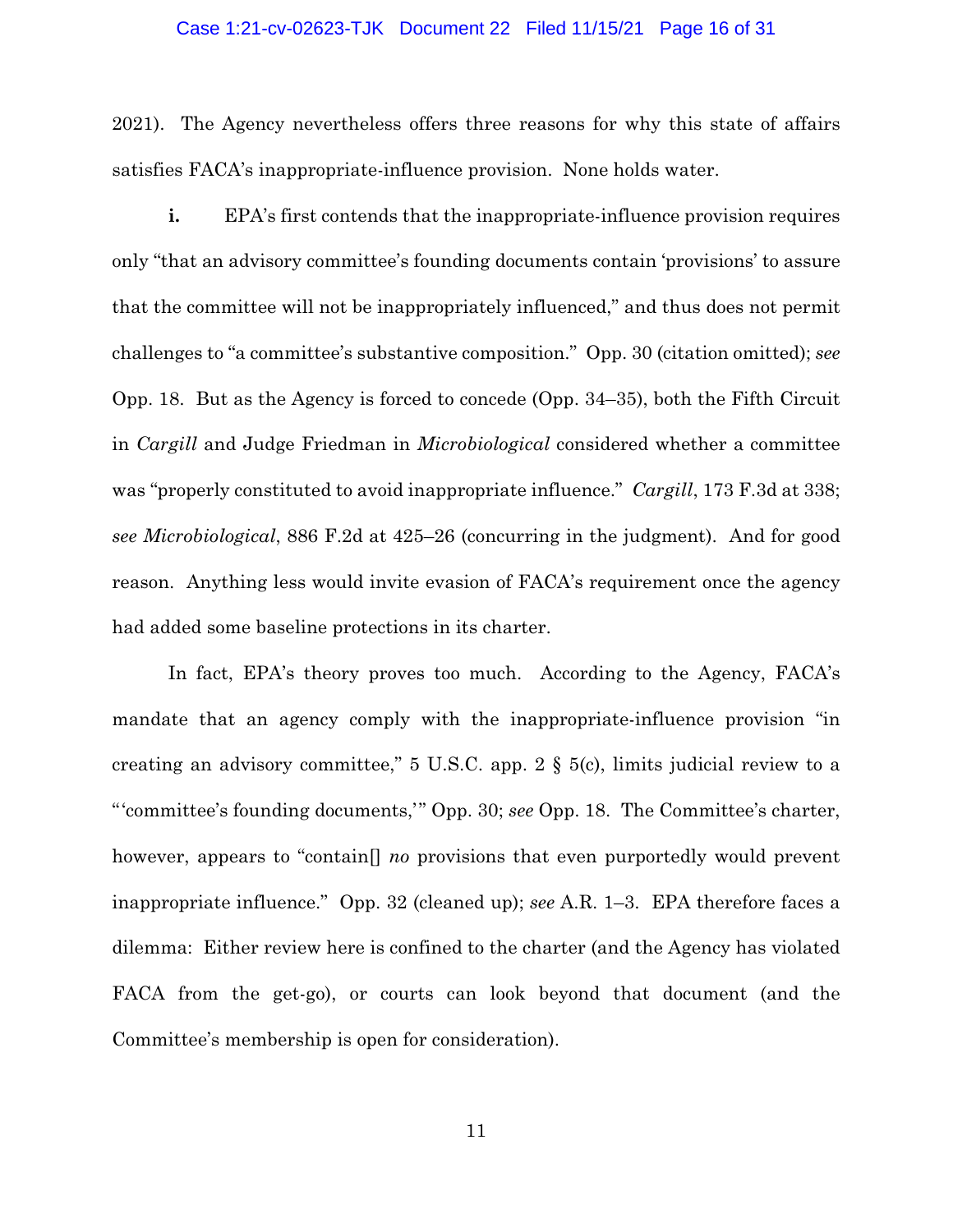# Case 1:21-cv-02623-TJK Document 22 Filed 11/15/21 Page 17 of 31

**ii.** EPA pivots to arguing that it has complied with FACA's inappropriateinfluence requirement because "[as] special government employees, Committee members are subject to U.S. Office of Government Ethics regulations." Opp. 30. But due to "FACA's government-wide implementing regulations," Opp. 4, that is true for *all* "advisory committee members," who, "like all other government employees, are bound by federal ethics rules," *Physicians for Soc. Resp.*, 956 F.3d at 640. If those regulations are enough here, then *no* inappropriate-influence challenge could ever prevail, which is not the law. *See NAACP Legal Def. & Educ. Fund, Inc. v. Wilkinson*, No. 20-cv-1132, 2021 WL 723993, at \*6–7 (D.D.C. Feb. 24, 2021) (Bates, J.).

So EPA points to some "additional rules of its own," Opp. 31, which do nothing to check the risk of inappropriate influence here. Presumptively "capping membership terms at six years," *id.*, for example, cannot prevent the Agency from cycling through a rotating cast of grant-dependent academics. Nor does requiring members "to file financial disclosure forms" make a difference, *id.*, as disclosing one's status as an EPA grantee is no impediment to service under the current regime.

**iii.** Ultimately, EPA just rejects the view "that the receipt of a grant itself creates an inherent conflict of interest," Opp. 33, without compelling justification. For example, EPA notes that its "grants fund only a fraction" of the Chair's salary, but the fact that a litigant funded "only 2–20%" of a law clerk's income would provide little assurance that this money "had 'no influence over' " the clerk's advice to the judge. *Id.* Likewise, while the Chair, who "has received EPA grants in the past," may not "'currently'" be on the EPA dole, Opp. 32, and Congress itself has raised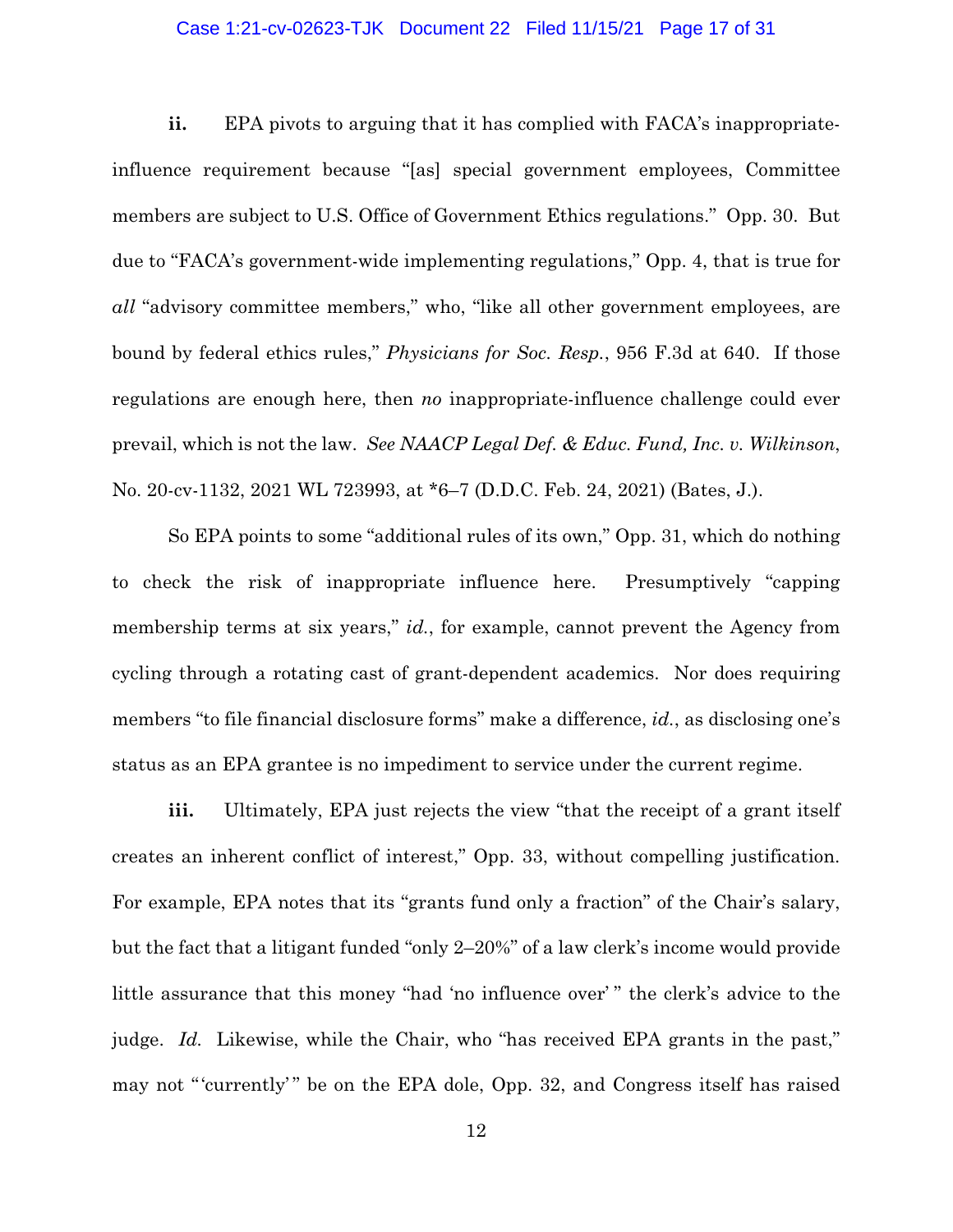# Case 1:21-cv-02623-TJK Document 22 Filed 11/15/21 Page 18 of 31

concerns about the "receipt of former … Federal grants" by Committee members. 161 Cong. Rec. H10,161, H10,220 (daily ed. Dec. 17, 2015). (In any event, she is just one of five conflicted members.) And even if "federal ethics rules" or "'[t]radition[]'" permit this situation, Opp. 33, 35, that does not mean EPA has complied with a statute enacted "'to constrain executive discretion.'" *NAACP*, 496 F. Supp. 3d at 135.

That leaves EPA with the Fifth Circuit's conclusion that "receiving a grant from HHS … does not impair a scientist's ability to provide technical, scientific peer review of a study sponsored by HHS." *Cargill*, 173 F.3d at 339; *see* Opp. 33–35. But again, the Committee members are not furnishing "technical, scientific peer review" for an EPA study. Rather, their core function is provide congressionally-mandated advice that the Agency must address before it can revise its air-quality standards. *See supra* Pt. II.A.1.a.i. That key role in the policymaking process—implicating billions of dollars and the hotly disputed issue of climate change—distinguishes the conflicted members here from ones conducting peer reviews of scientific studies.2

# *2. The reconstitution is procedurally unlawful.*

In any event, EPA's opposition and the administrative record confirm that the Agency did not engage in the reasoned decisionmaking required under the APA.

**a.** To start, EPA failed to provide an adequate explanation for its decision to reconstitute the Committee in multiple respects. PI Mem. 25–28.

<sup>&</sup>lt;u>.</u> <sup>2</sup> EPA also invokes (Opp. 33–35) Judge Friedman's *Microbiological* concurrence, but<br>the commit<u>tee</u> there likewise had a "primarily technical and scientific" task, and in any event, "[o]nly six of the 18 members were employed by the food industry." 886 F.2d at 420–21, 425 (concurring in the judgment).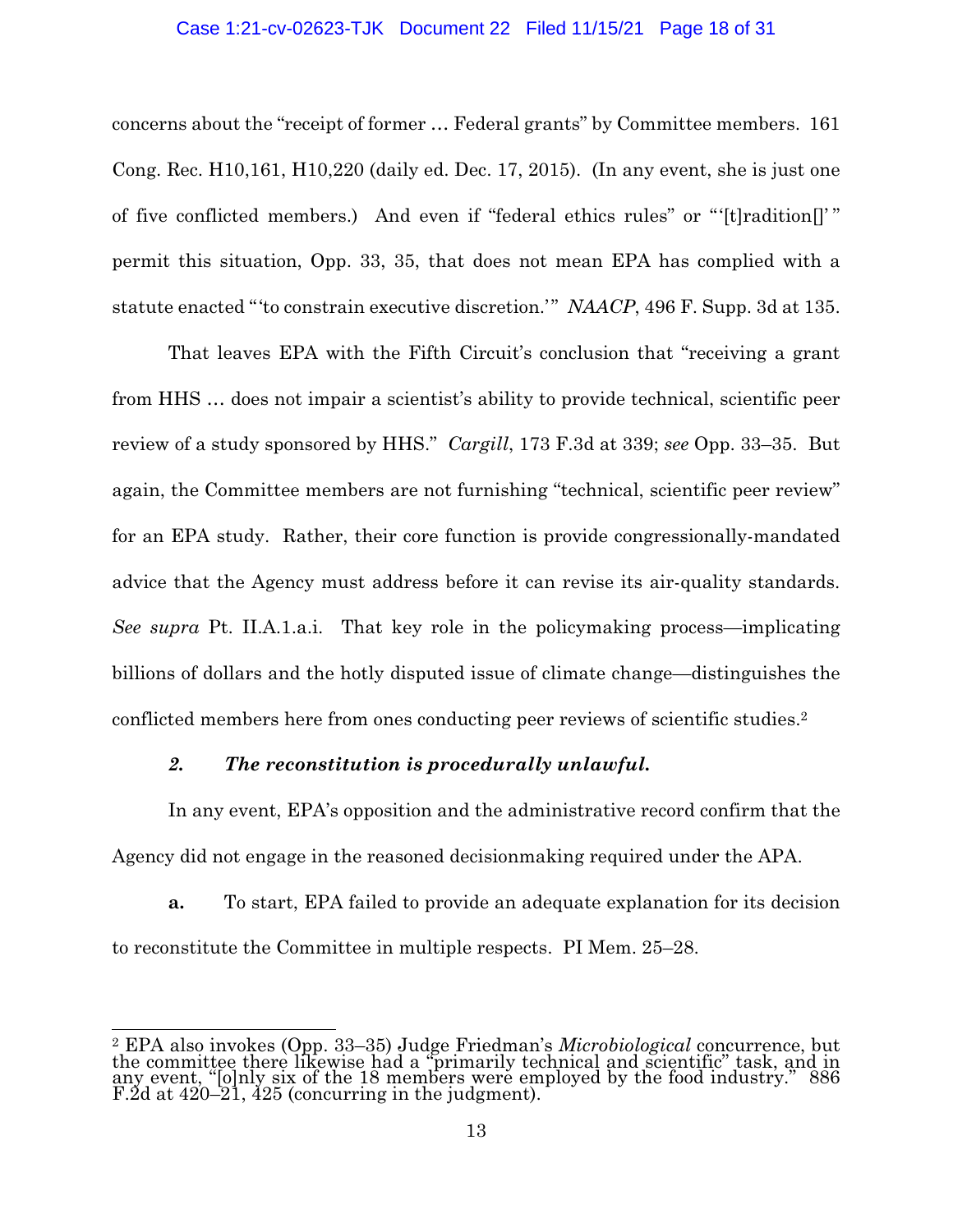# Case 1:21-cv-02623-TJK Document 22 Filed 11/15/21 Page 19 of 31

**i.** *First*, EPA does not dispute that the Administrator never addressed whether and how the reconstituted Committee is fairly balanced and free of inappropriate influence—not in purging the existing members, not in soliciting nominations, and not in announcing the new appointees. PI Mem. 25–27. Instead, it contends that "[n]othing in the APA required" the Administrator to address the question. Opp. 38. That assertion is mystifying. EPA never denies that this issue was "an important aspect of the problem." *Motor Vehicle Mfrs. Ass'n of U.S., Inc. v. State Farm Mut. Auto. Ins. Co.*, 463 U.S. 29, 43 (1983). And the Agency received multiple comments raising this very question. *See* A.R. 66–68, 145–46, 1468. Yet in announcing the new appointees, EPA did not address this key issue. But an agency "must respond to significant points raised during the public comment period" for its "decisionmaking to be rational," and it is uncontested that EPA failed to do so here. *Allied Loc. & Reg'l Mfrs. Caucus v. EPA*, 215 F.3d 61, 80 (D.C. Cir. 2000); *accord Del. Dep't of Nat. Res. & Env't Control v. EPA*, 785 F.3d 1, 16 (D.C. Cir. 2015).3

Indeed, EPA proved quite adept in addressing comments that raised "factors which Congress has not intended it to consider," *State Farm*, 463 U.S. at 43—namely, the race and sex of appointees. One comment, for example, lamented that while "federal advisory committees are required to be fair and balanced, … that definition has traditionally been narrowly focused on balanced expertise and viewpoints rather than" on a balance between "different races" and "genders." A.R. 137. The

<sup>&</sup>lt;u>.</u>  $3$  While EPA quibbles (Opp. 38) that it could not have discussed the issue during the purge, that is no defense for its failure to do so when announcing the new members.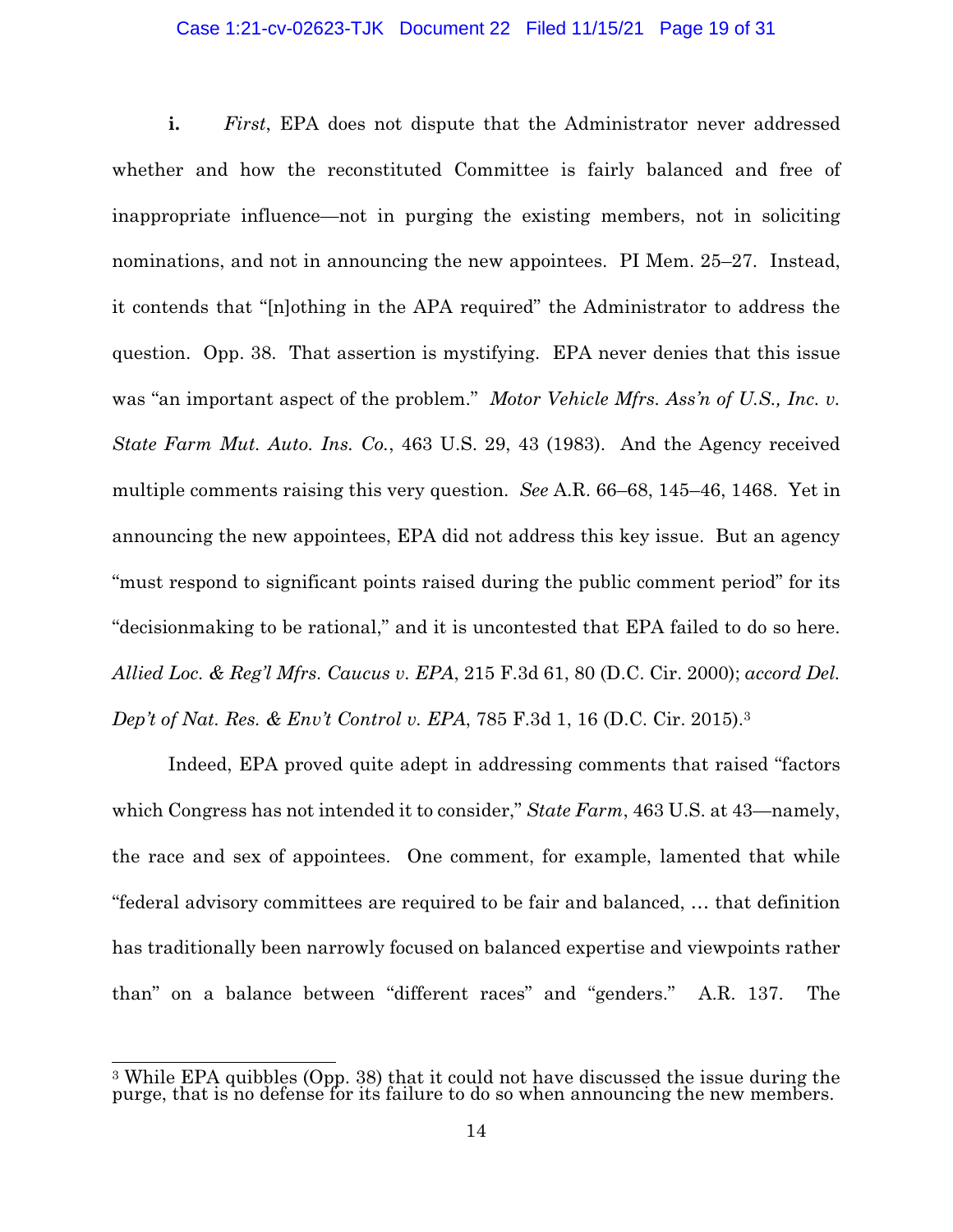# Case 1:21-cv-02623-TJK Document 22 Filed 11/15/21 Page 20 of 31

Administrator evidently took that remark to heart, leading his announcement of his new appointees with the observation that the "committee will be comprised of five women and two men, including three people of color, making it the most diverse panel since the committee was established." A.R. 329. That approach is consistent with the administrative record, which reveals that the race and sex of the nominees was a critical factor in their selection. *See* A.R. 1433–36, 1491.

But while that sort of balance may have been preferred by some commenters, Congress required EPA to achieve a balance only "in terms of the points of view represented." 5 U.S.C. app.  $2 \S 5(b)(2)$ . As the Government Accountability Office has explained, consideration of the "race" or "gender" of appointees "cannot ensure an appropriate balance of viewpoints relative to the matters being considered by the committee." GAO, *Federal Advisory Committees: Additional Guidance Could Help Agencies Better Ensure Independence and Balance* 40 (Apr. 2004) (GAO-04-328), https://bit.ly/3qpdnh3. EPA's substitution of irrelevant (if not impermissible) factors for mandatory ones is yet another instance of arbitrary decisionmaking. *Cf. Adarand Constructors, Inc. v. Pena*, 515 U.S. 200, 214 (1995).

**ii.** *Second*, EPA failed to provide "a reasoned explanation … for disregarding facts and circumstances that underlay" its "prior policy" of imposing restrictions on the ability of grant-affiliated individuals to serve. *FCC v. Fox Television Studios, Inc.*, 556 U.S. 502, 516 (2009); *see* PI Mem. 27–28. The Agency does not deny that in 2017, it found that service on the Committee by investigators on EPA grant projects "can create the appearance or reality of potential interference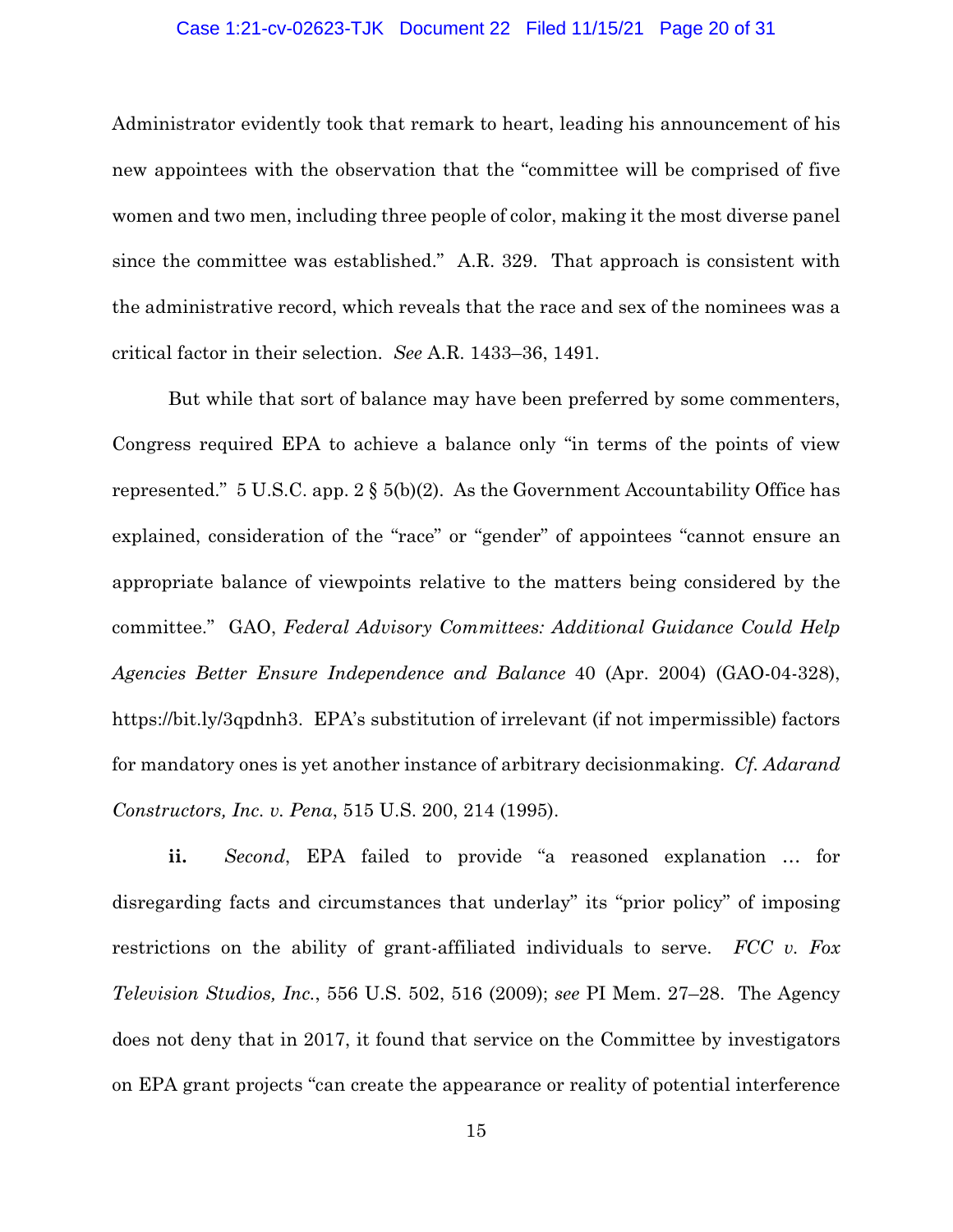# Case 1:21-cv-02623-TJK Document 22 Filed 11/15/21 Page 21 of 31

with their ability to independently and objectively serve." ECF 8-23 at 4. It does not contest that the reconstitution necessarily "rests upon factual findings that contradict" that prior determination, *Fox*, 556 U.S. at 515—otherwise it would not have appointed such investigators. And it does not dispute that in reconstituting the Committee, it "ignore[d] such matters." *Id.* That omission renders the Committee's reconstitution "arbitrary [and] capricious." *Id.*

Although EPA protests that the action challenged here is the reconstitution rather than the "June 2020 decision to return to its pre-2017 policies following the vacatur of the 2017 Directive," Opp. 39, that misses the point. In returning to its pre-2017 policies last June, EPA did not pack the Committee with academics beholden to "the appointing authority." 5 U.S.C. app.  $2 \S 5(b)(3)$ . When it did so this year, it became incumbent upon EPA to explain why it now disagreed with its 2017 finding.

Nor is it relevant that "a federal court had *vacated*" the 2017 restrictions on service. Opp. 39. The vacatur of the *restrictions* on *procedural* grounds, *see NRDC*, 438 F. Supp. 3d at 231–34, did not relieve EPA of its responsibility to address the *substance* of the underlying *factual finding*—just as DHS's determination of DACA's "illegality" did not permit that agency to disregard "reliance interests," *Regents*, 140 S. Ct. at 1915; *see* A.R. 154 (comment noting that EPA "d[id] not explain why the conflict-of-interest policy, struck down on procedural grounds, is not sound").

The government also makes the baffling claim that EPA "did not 'change course'" here. Opp. 37. It should have asked the Administrator, who was quite clear that he was going to "reverse" the practices of his predecessor and "reset" the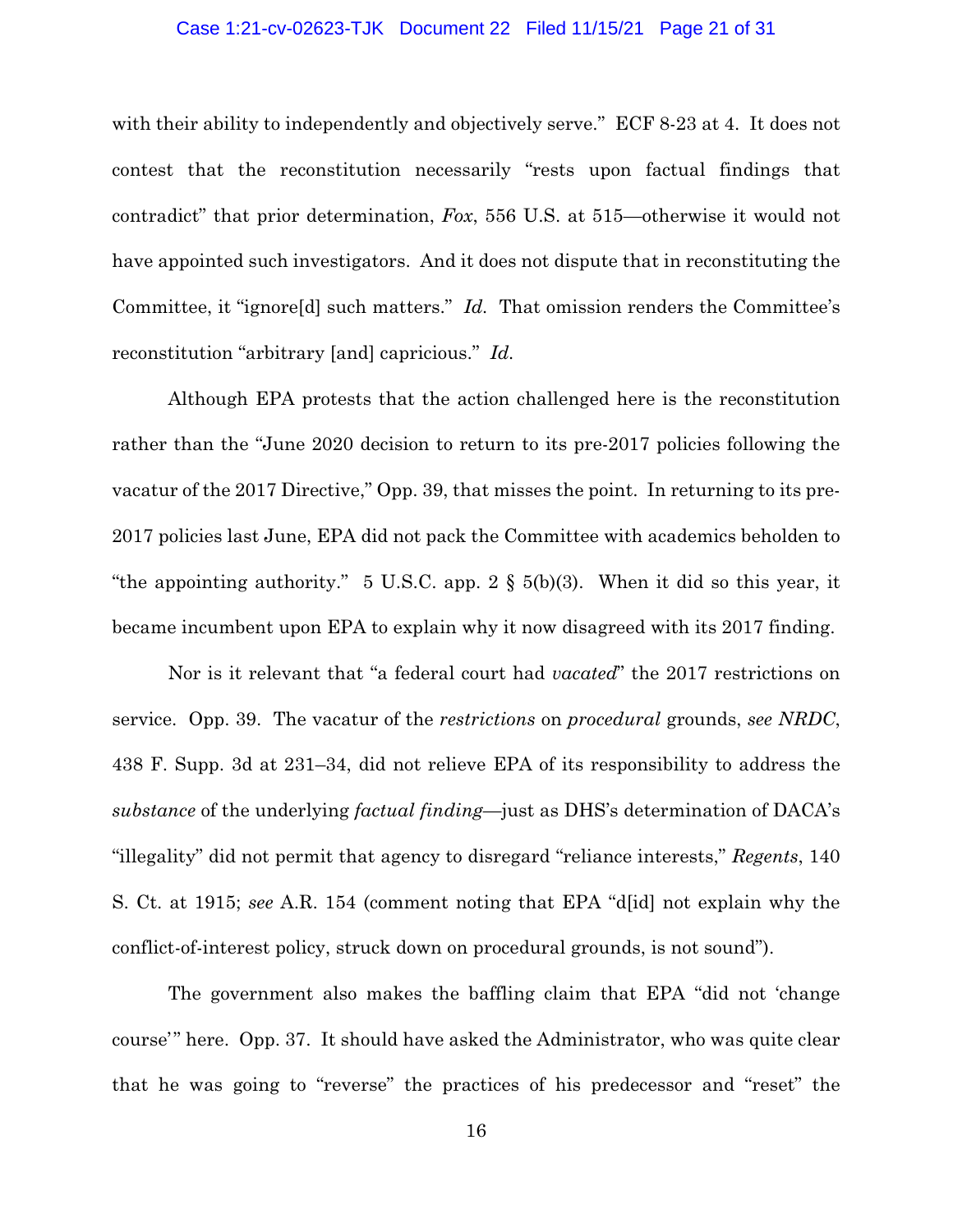### Case 1:21-cv-02623-TJK Document 22 Filed 11/15/21 Page 22 of 31

Committee. A.R. 1420–21. In any event, whether purging and packing the Committee amounts to a change of course, all agree that EPA was required to engage in reasoned decisionmaking here. *See* Opp. 37. Yet it failed to do so.

**iii.** The administrative record offers EPA no help. Apart from the comments themselves, it is devoid of any non-conclusory discussion of the fair-balance and inappropriate-influence requirements. *See* A.R. 4–6, 1433, 1491–92. Because "the record … does not support" the reconstitution—or even give this Court a "basis" to "evaluate" that decision—EPA's action cannot be sustained. *Fla. Power & Light Co. v. Lorion*, 470 U.S. 729, 744 (1985). And to the extent that EPA's lack of explanation is attributable to its legally erroneous view that the fair-balance requirement does not apply to the Committee, *see supra* Pt. II.A.1.a.ii, then the reconstitution must still be set aside because "the agency has misconceived the law," *Chenery*, 318 U.S. at 94.

**b.** The Administrator likewise has no defense for his failure to "consider" the alternatives that are within the ambit of the existing policy." *Regents*, 140 S. Ct. at 1913 (cleaned up); *see* PI Mem. 28–30. The government does not dispute that the Administrator sacked the existing Committee *in toto* "'without any consideration whatsoever'" of narrower solutions—such as merely removing one or two members and that his ostensible reasons for taking this drastic step "did 'not cast doubt'" on these less draconian measures. *Regents*, 140 S. Ct. at 1912. And its only defense of this procedural failure is entirely non-responsive. Specifically, EPA asserts that in "appointing" the new Committee members, it "*did* consider *all* of the nominees," including "seven specific alternates," and "ultimately did select two members" who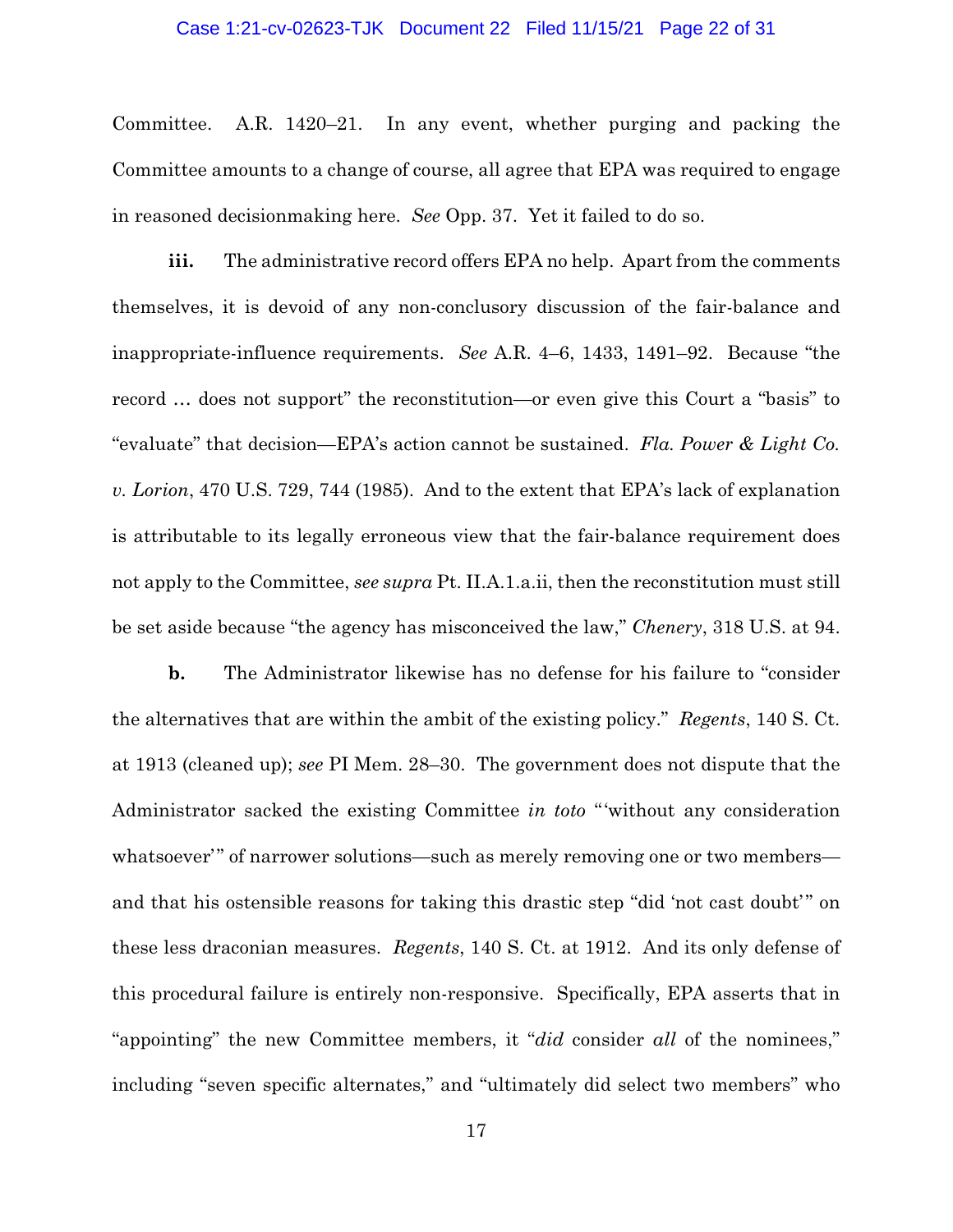# Case 1:21-cv-02623-TJK Document 22 Filed 11/15/21 Page 23 of 31

had been fired. Opp. 39. But nothing about the steps taken during the *appointing* process justifies the Administrator's undisputed failure to consider less severe measures in deciding to *fire* the entire Committee in the first place. By way of analogy, no one thinks that the Supreme Court in *Regents* would have excused DHS's failure to contemplate narrower alternatives to scuttling DACA had it considered different ways of "winding down the program." 140 S. Ct. at 1910.

In any event, the Administrator at least could have addressed this issue in appointing the new members after a commenter explained that there were "simpler and more direct ways to address the agency's alleged concerns," A.R. 156; *see* A.R. 154–56, 1469. But again, the Administrator did not "respond to [this] significant point." *Allied Loc.*, 215 F.3d at 80. He did not, for instance, elaborate on why he found it necessary to fire "*every* [Committee] member because of the *possibility* that some qualified people may not have been considered," A.R. 154, or provide any "discussion" of why a less drastic "option" would not have worked, *Regents*, 140 S. Ct. at 1913. These omissions render the reconstitution arbitrary and capricious. *Id.*

#### *3. The reconstitution is reviewable.*

Given these deficiencies, EPA understandably spills considerable ink trying to shield its decision from review. Opp. 13–24. But Plaintiffs have explained why that path is foreclosed, PI Mem. 30–36, and EPA's opposition fails to establish otherwise.

**a.** On precedent, EPA does not dispute that "that two of the three judges" who decided *Microbiological* (Judges Edwards and Friedman) necessarily concluded that the fair-balance and inappropriate-influence provisions provide meaningful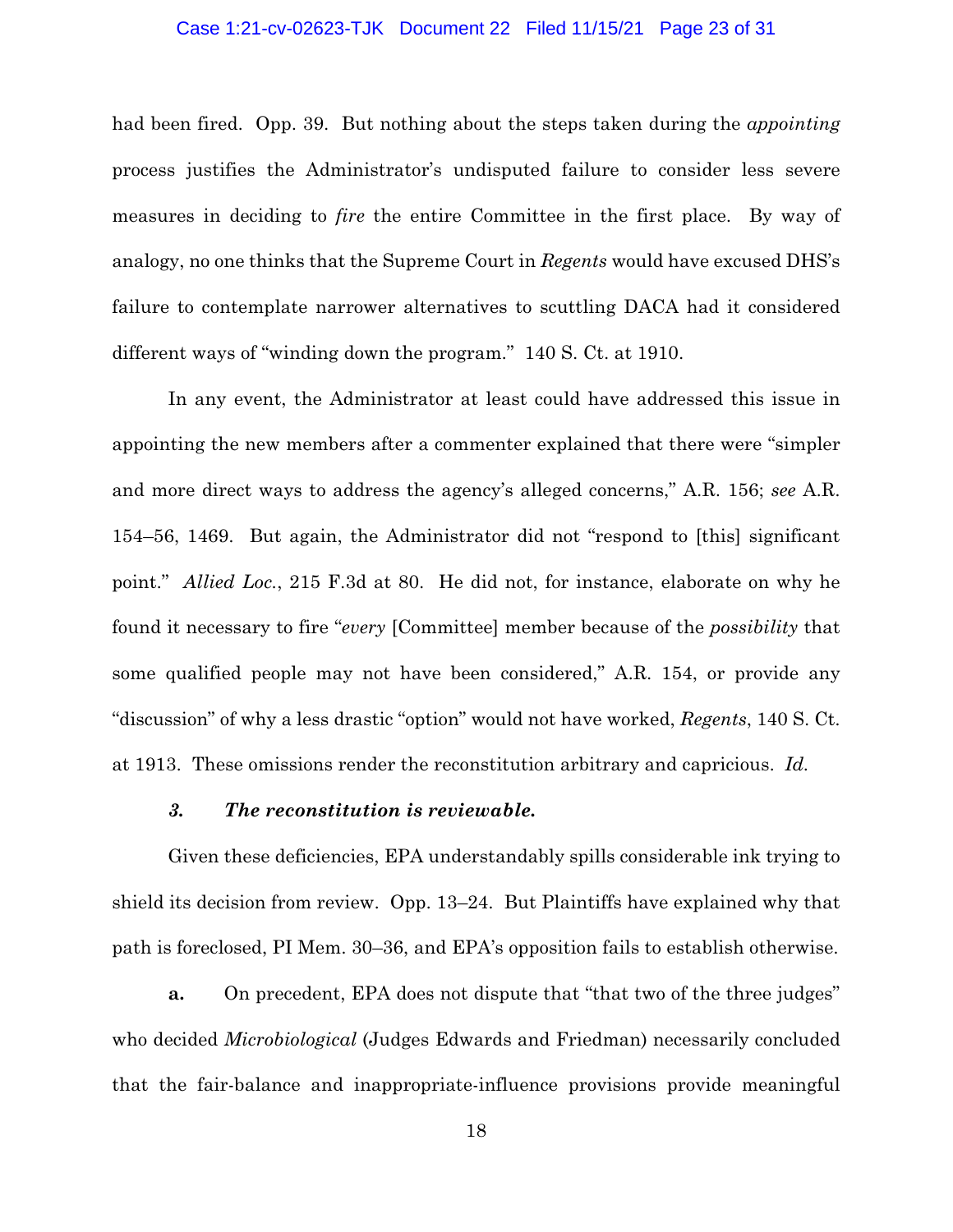# Case 1:21-cv-02623-TJK Document 22 Filed 11/15/21 Page 24 of 31

standards under 5 U.S.C. § 701(a)(2). *NAACP*, 496 F. Supp. 3d at 312; *see* PI Mem. 31–33. Nor does it deny that other courts of appeals have understood *Microbiological*  to have settled the D.C. Circuit's position. PI Mem. 32–33. And while EPA protests that Judge Friedman did not *explicitly* "address the threshold justiciability question," Opp. 21, it has no answer to the fact that he "necessarily" deemed the provisions "justiciable … because he judged" them. *NAACP*, 496 F. Supp. 3d at 136.4

Switching targets, EPA suggests (Opp. 21) that Judge Edwards's opinion was irrelevant because *Microbiological*'s judgment rested on the opinions of Judges Friedman and Silberman. But Judge Edwards *concurred* in part, which can only be explained if he agreed with Judge Friedman's implicit conclusion on § 701(a)(2). In any event, EPA misses the forest for the trees. There is no good reason for a lower court to "decide a case contrary to how a majority" of the higher court "in the governing precedent would decide the case." *United States v. Duvall*, 740 F.3d 604, 617 n.8 (D.C. Cir. 2013) (Kavanaugh, J., concurring in denial of rehearing en banc).

**b.** Even if reviewability were somehow an open question in the D.C. Circuit, there would be only one correct answer. EPA's choice to reconstitute the Committee is not one of "those rare administrative decisions traditionally left to agency discretion," *Regents*, 140 S. Ct. at 1905 (cleaned up); *see* PI Mem. 30–36, and its arguments to the contrary do not hold up under scrutiny.

 $\overline{a}$ <sup>4</sup> While EPA cites (Opp. 21) three decisions from this Court disagreeing with Senior<br>Judge Bates on the import of *Microbiological*, those <u>r</u>ulings make the same mistake in concluding that "Judge Friedman's opinion affirmed … without addressing justiciability." *E.g.*, *Physicians for Soc. Resp. v. Wheeler*, 359 F. Supp. 3d 27, 44 (D.D.C. 2019) (cleaned up), *rev'd and remanded*, 956 F.3d 634.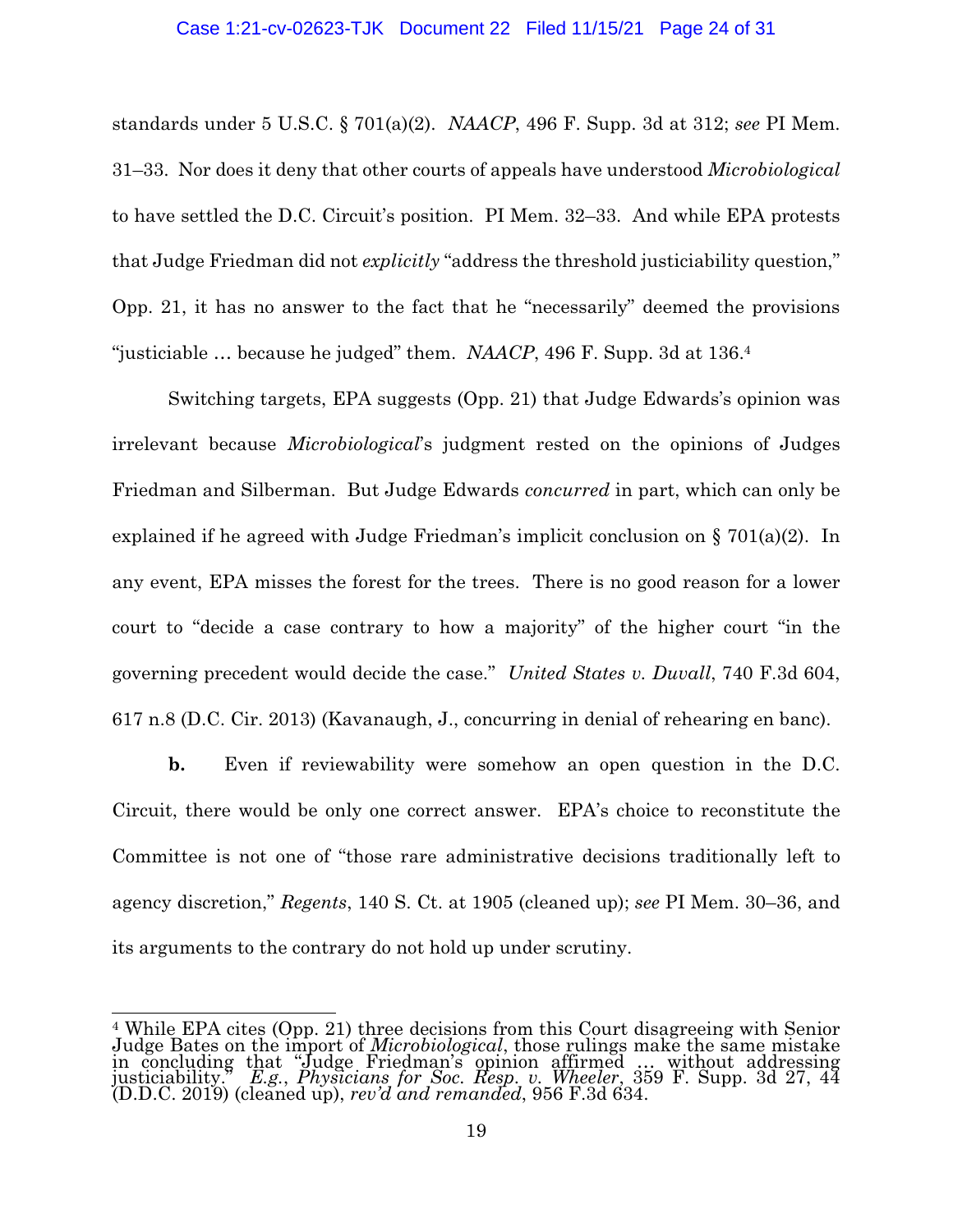# Case 1:21-cv-02623-TJK Document 22 Filed 11/15/21 Page 25 of 31

**i.** EPA first contends that the reconstitution is unreviewable on the theory that it involved "a complicated balancing of a number of factors which are peculiarly within the agency's expertise." Opp. 14 (cleaned up). "But that description applies to most things that the EPA does"—indeed, most things *any* agency does—"including mandated non-discretionary activities." *Union of Concerned Scientists*, 954 F.3d at 18. EPA's theory would therefore have  $\S 701(a)(2)$ 's "quite narrow[]'" exception swallow the APA's "'basic presumption of judicial review.'" *Dep't of Com. v. New York*, 139 S. Ct. 2551, 2567–68 (2019)—all for a statute enacted to constrain "agency discretion in handling advisory committees," *Union of Concerned Scientists*, 954 F.3d at 18.

**ii.** Relying on Judge Silberman's *Microbiological* concurrence, EPA also insists there are no "judicially manageable standards" for reviewing the reconstitution. Opp. 16. This argument suffers from at least four defects.

*First*, as EPA does not deny, "[i]f a statute provides a meaningful standard for review even in extreme cases, it is justiciable." *NAACP*, 496 F. Supp. 3d at 134; *see*  PI Mem. 34. Its theory therefore reduces to the remarkable position that courts would be powerless under FACA even if an agency declared that "only persons paid by a regulated interested business could serve on a committee," *Union of Concerned Scientists*, 954 F.3d at 19, or that it "'would exclude all points of view except one,'" *NAACP*, 496 F. Supp. 3d at 134. That cannot be the law.

*Second*, as EPA recognizes, both this Court and others have already applied the fair-balance and inappropriate-influence provisions. *See* Opp. 24–29; PI Mem. 34. That courts "have entertained" such "challenges" in the past provides further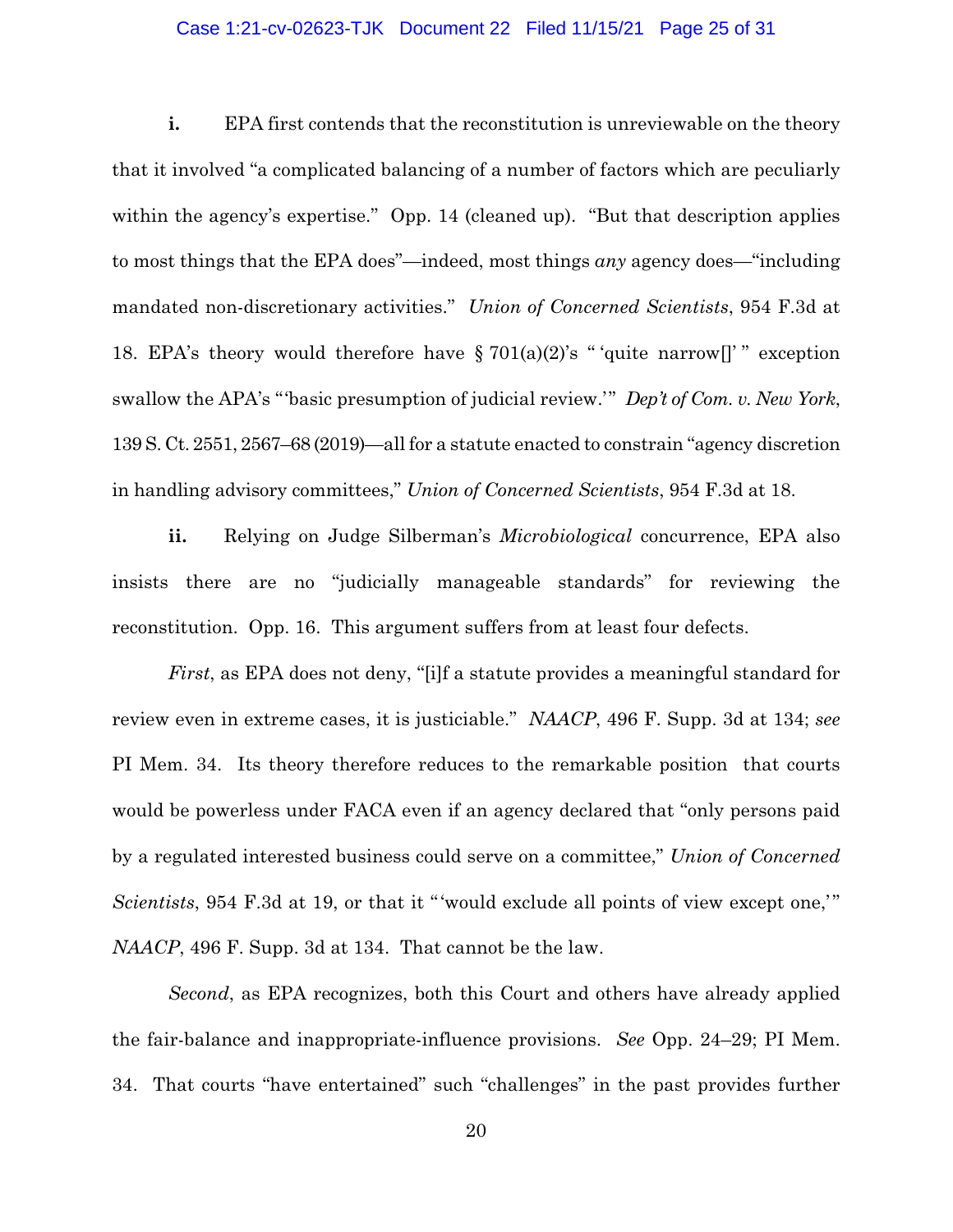# Case 1:21-cv-02623-TJK Document 22 Filed 11/15/21 Page 26 of 31

confirmation that reconstituting an advisory committee "is not one of those areas traditionally committed to agency discretion." *Dep't of Com.*, 139 S. Ct. at 2568. While EPA suggests that this Court and others were making "'political'" rather than "legal" judgments in doing so, Opp. 17, 19, these judges were ensuring that agencies complied with the mandates of FACA, even if "defining the boundaries" of that law can sometimes prove "difficult[]." *Cody v. Cox*, 509 F.3d 606, 610 (D.C. Cir. 2007)*.*

*Third*, the Supreme Court and the D.C. Circuit have "found meaningful" standards to apply 'under far more permissive and indeterminate language.'" *Physicians for Soc. Resp.*, 956 F.3d at 643. Here are just a few examples of laws that have not triggered § 701(a)(2): (1) a provision of the Census Act directing the Secretary of Commerce "to take 'a decennial census of population' in 'such form and content as he may determine,'" *Dep't of Com.*, 139 S. Ct. at 2568; (2) a statute authorizing the Secretary of Agriculture to "'prescribe such regulations[] as he may deem proper to carry out the provisions of this chapter,'" *Barlow v. Collins*, 397 U.S. 159, 165 (1970); (3) a statute requiring "'high quality and cost-effective'" health care, *Cody*, 509 F.3d at 610; and (4) a statute providing that the government "'may excuse a failure to file … if it finds it to be in the interest of justice,'" *Dickson v. Sec'y of Def.*, 68 F.3d 1396, 1399 (D.C. Cir. 1995). FACA's provisions are "at least as manageable" as those, especially as the "concepts of fairness, balance, and influence are not foreign to courts." *Union of Concerned Scientists*, 954 F.3d at 19.

*Fourth*, FACA's implementing regulations and EPA's handbook offer judicially manageable standards in any event. PI Mem. 36. As EPA concedes (in a footnote),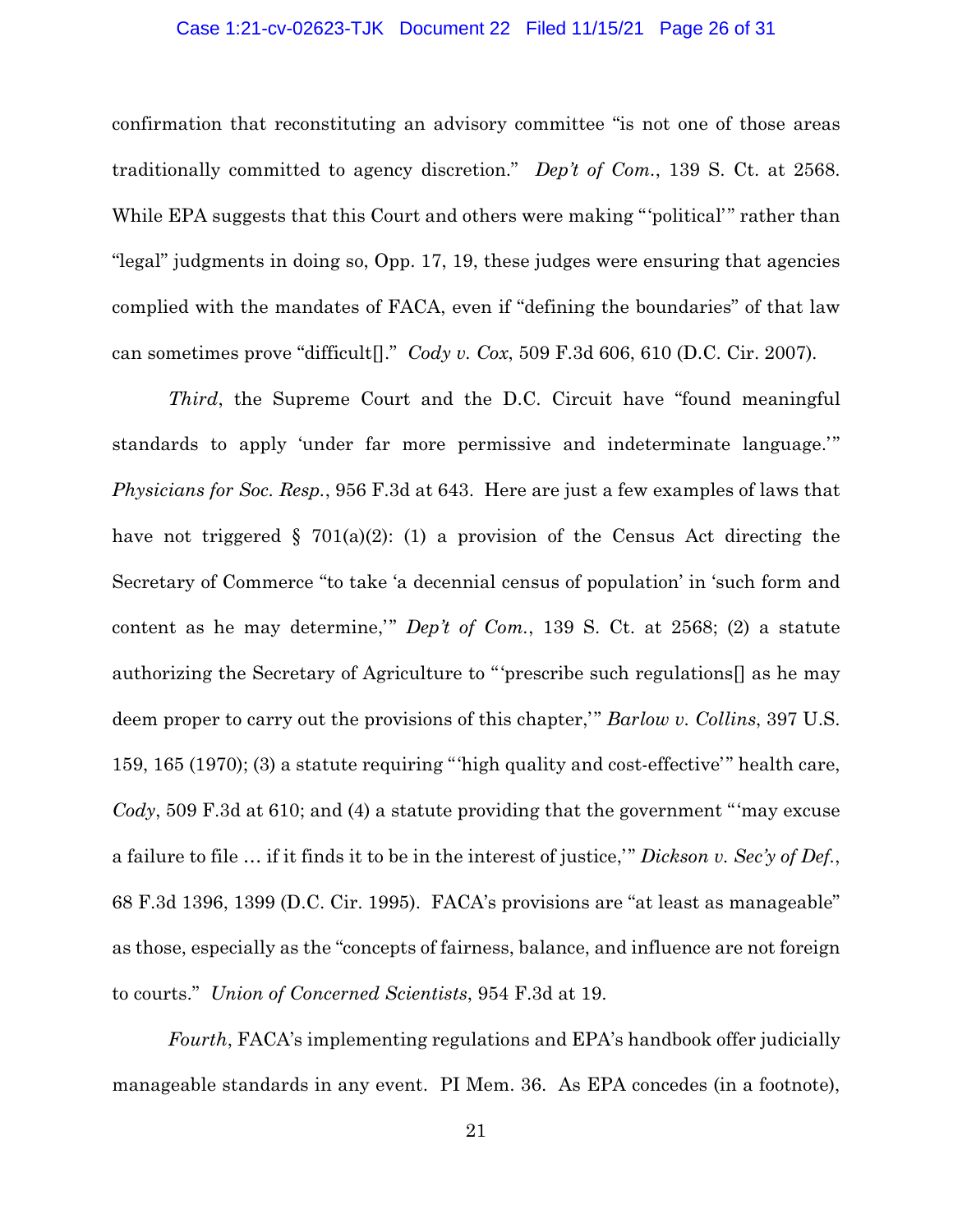# Case 1:21-cv-02623-TJK Document 22 Filed 11/15/21 Page 27 of 31

the D.C. Circuit has already held in *Physicians for Social Responsibility* that FACA's implementing "regulations provide<sup>[]</sup> meaningful standards" under  $\S 701(a)(2)$ . Opp. 22 n.6. EPA nevertheless insists this case is different on the theory that Plaintiffs challenge "the substantive composition of an advisory committee" as opposed to a "discrete agency policy." *Id.* But that is just wordplay. By its terms,  $\S 701(a)(2)$ applies to any "agency action," 5 U.S.C. § 701(a)(2), and whether a *particular action* is characterized as "a discrete agency policy" or a decision regarding "the substantive composition of an advisory committee" makes no difference when it comes to whether *FACA's implementing regulations* provide judicially manageable standards.

# **B. The Equities Favor a Preliminary Injunction.**

# *1. Plaintiffs are threatened with irreparable harm.*

Absent immediate relief, the Committee will soon provide its recommendation to EPA without Plaintiffs' input and in violation of FACA. PI Mem. 36–41. In the near future, Plaintiffs will thus permanently lose the opportunity to participate in this formulation of recommendations, which cannot be adequately remedied after the process ends. *Id.* EPA neither disputes any of this nor contests the many authorities holding that FACA violations cause irreparable harm. PI Mem. 37–38. And its various arguments for why Plaintiffs do not face irreparable harm all fail.

*First*, EPA asserts that Plaintiffs seek a "mandatory" injunction, which is one that "'command[s] some positive act'" and subjects movants to a higher burden. Opp. 11; *see* Opp. 43. But the D.C. Circuit "has rejected any distinction between a mandatory and prohibitory injunction." *League of Women Voters of U.S. v. Newby*,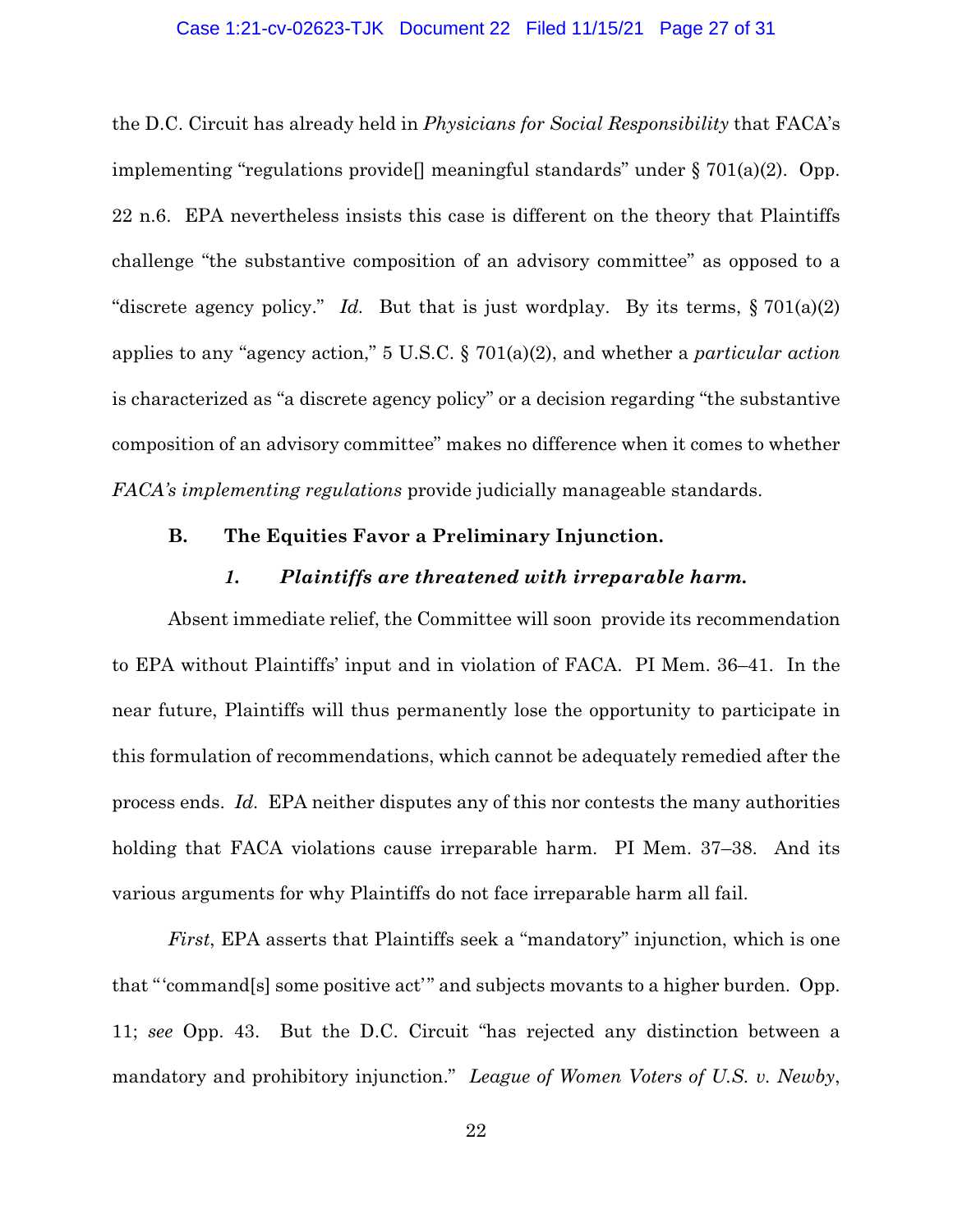# Case 1:21-cv-02623-TJK Document 22 Filed 11/15/21 Page 28 of 31

838 F.3d 1, 7 (D.C. Cir. 2016). In any event, Plaintiffs seek an injunction to *preserve*  the status quo by *prohibiting* the Committee from meeting and EPA from receiving any recommendation until they comply with FACA. *See* Pls.' Mot. 1; *see, e.g.*, *Ass'n of Am. Physicians & Surgeons, Inc. v. Clinton*, 813 F. Supp. 82, 95 (D.D.C. 1993), *rev'd on other grounds*, 997 F.2d 898 (D.C. Cir. 1993). No higher standard applies.

*Second*, EPA contends that Plaintiffs' "delay" in bringing this suit undercuts their claim of irreparable harm (while never suggesting that their timing threatens disruption to the government or the courts). Opp. 43. But "'[t]he factor of delay is only significant *if the harm has occurred*.'" *Gordon v. Holder*, 632 F.3d 722, 725 (D.C. Cir. 2011) (emphasis added). Here, however, Plaintiffs will not be irreparably harmed until the Committee meets in January or February of 2022 to formulate its recommendations. PI Mem. 13. Plaintiffs' timing here is thus irrelevant.5

*Third*, EPA argues that Plaintiffs' claimed injuries are too "speculative" on the premise that they are not guaranteed a seat on the Committee if it is lawfully reconstituted. Opp. 44. That is beside the point. Plaintiffs have never claimed an entitlement to a spot on the Committee; they have sought only a "fair opportunity" to be appointed and to participate in the Committee's imminent deliberations. PI Mem. 37. And while EPA suggests that the denial of a "fair opportunity" is insufficient to establish irreparable injury, Opp. 44, that theory is foreclosed by precedent. *See* 

 $\overline{a}$ 

<sup>&</sup>lt;sup>5</sup> Although EPA notes (Opp. 43) that it announced the decision to reestablish the Committee on March 31, 2021, that is irrelevant. Plaintiffs could not have become aware of their full injuries and the full extent of the legal violations here until June 17, 2021, when EPA announced the new Committee members. Am. Compl. 157. And<br>it was not until August 2, 2021 that Plaintiffs became aware of EPA's violation of FACA with respect to the Science Advisory Board. Am. Compl. ¶ 60.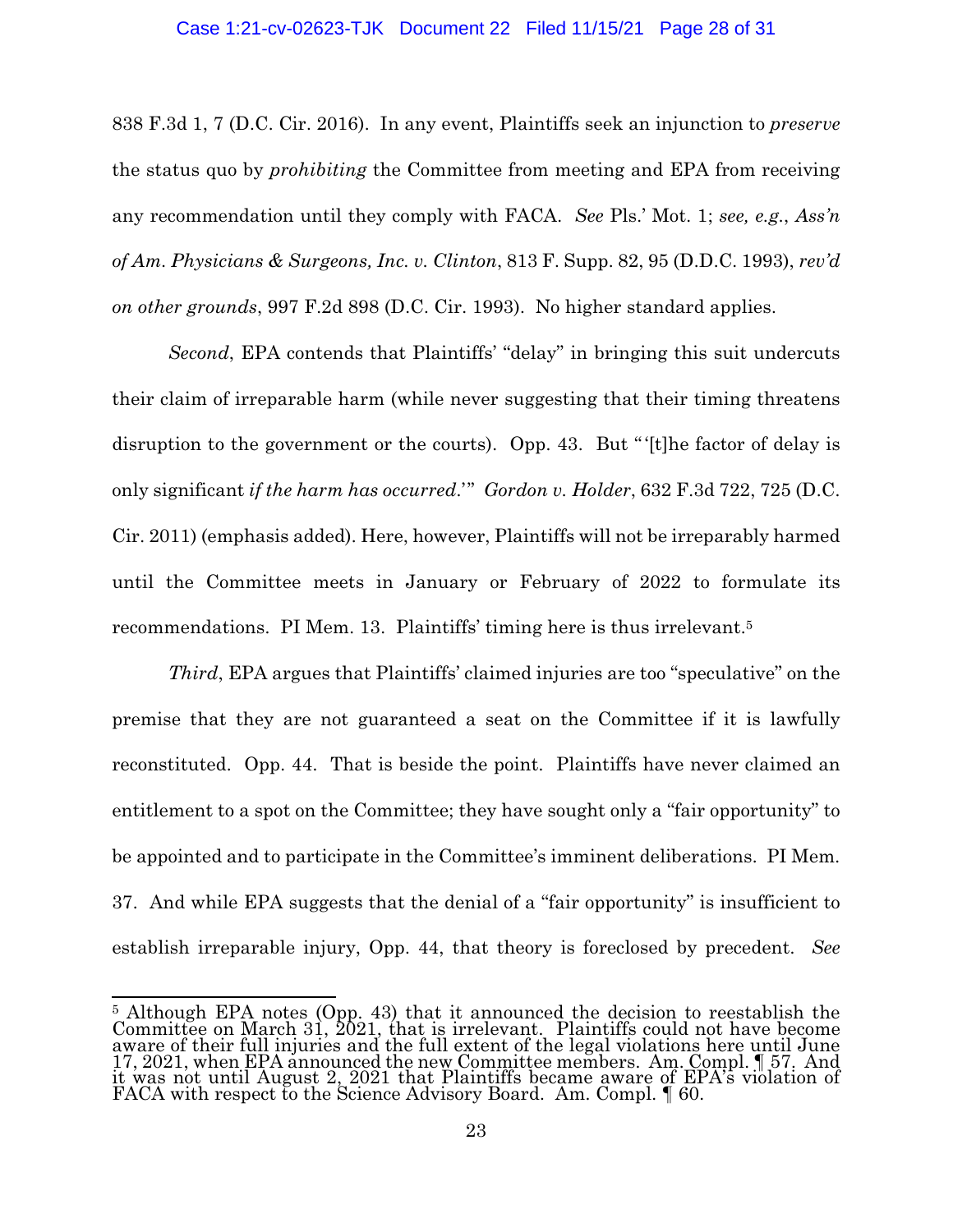*Carson v. Am. Brands, Inc.*, 450 U.S. 79, 89 & n.16 (1981) (being "denied specific job opportunities" due to unlawful discrimination can constitute "irreparable harm").

*Fourth*, EPA contends that Plaintiffs' lost opportunities are not sufficiently "extreme" or "serious" because they served on EPA advisory committees before and made their views known with respect to past matters. Opp. 44. But EPA cites no relevant authority for this position, or for its baseless assertion that commenting on the Committee's current proposals as a member of the public is somehow an adequate substitute for participating on the Committee itself. *Id.*

# *2. The balance of the equities favors an injunction.*

Rather than grapple with any of Plaintiffs' five reasons for why the equities tip in their favor, PI Mem. 41–44, EPA merely asserts that the requested injunctive relief is an "inappropriate" remedy, Opp. 45. That argument is meritless. *See infra* Pt. III.

# **III. An Injunction is Appropriate.**

Relying on authorities addressing "use injunctions" on committee reports that are complete or nearly complete, EPA asserts that the injunction requested here is "overbroad and unwarranted." Opp. 40. But Plaintiffs are not seeking a use injunction. Rather, they request a preliminary injunction prohibiting the Committee from conducting further activities and EPA from receiving any advice or recommendations from the Committee until it is lawfully reconstituted. *See* Pls.' Mot. 1–2; PI Mem. 4. In *NAACP*, the case on which EPA principally relies, Senior Judge Bates issued that exact relief, which is appropriate to remedy FACA violations. *See Microbiological*, 886 F.2d at 434 (Edwards, J., concurring in part and dissenting in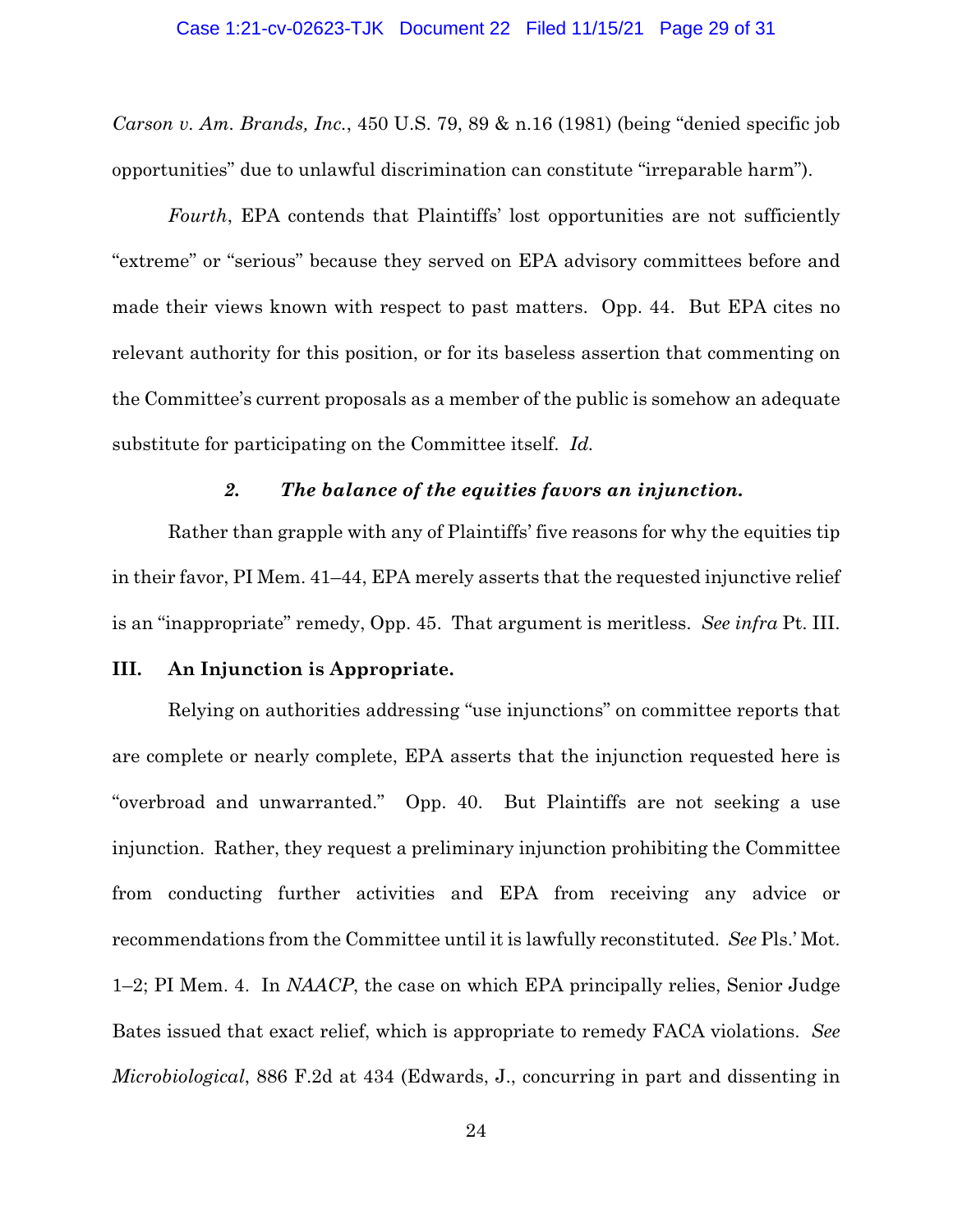# Case 1:21-cv-02623-TJK Document 22 Filed 11/15/21 Page 30 of 31

part) (explaining that "an injunction suspending operation of the Committee until consumers are represented on it" would "easily remed[y]" the FACA violation).<sup>6</sup>

 While Senior Judge Bates ultimately declined to completely prohibit the government from releasing or using the committee's report, that was because it was "in the process of wrapping up its affairs" and "need[ed] only a week's worth of ministerial work to finalize its report." *See NAACP Legal Def. & Educ. Fund, Inc. v. Barr*, No. 20-cv-1132, 2020 WL 6392777, at \*5 (D.D.C. Nov. 2, 2020) (*NAACP II*). Those concerns are not relevant here because Plaintiffs seek preliminary relief well in advance of the Committee's first meeting, and thus well before the Committee produces its recommendations. PI Mem. 13. Nor is there any separation-of-powers or First Amendment issue with Plaintiffs' requested relief, Opp. 42, because the Committee's recommendations are not being compiled "for the President," *NAACP II*, 2020 WL 6392777, at \*5, and no report ready for publication has even been compiled, *see id.* And this Court need not consider EPA's suggestion of "less intrusive remedies," Opp. 42, because granting Plaintiffs' requested relief at this early stage will *avoid* the possibility of a more intrusive use injunction in the future.

# **CONCLUSION**

The Court should grant Plaintiffs' motion.

<sup>&</sup>lt;u>.</u>  $6$  Specifically, Senior Judge Bates's injunction stated that, "until the requirements of [FACA] have been satisfied ... the Commission shall not hold further meetings, sessions, or hearings, or conduct any official busin requirements of FACA have been satisfied, defendants shall not submit, accept, publish, employ, or rely upon any report or recommendations produced by the Commission." ECF 44 at 2–3, *NAACP*, No. 20-cv-01132 (D.D.C. Oct. 1, 2020).